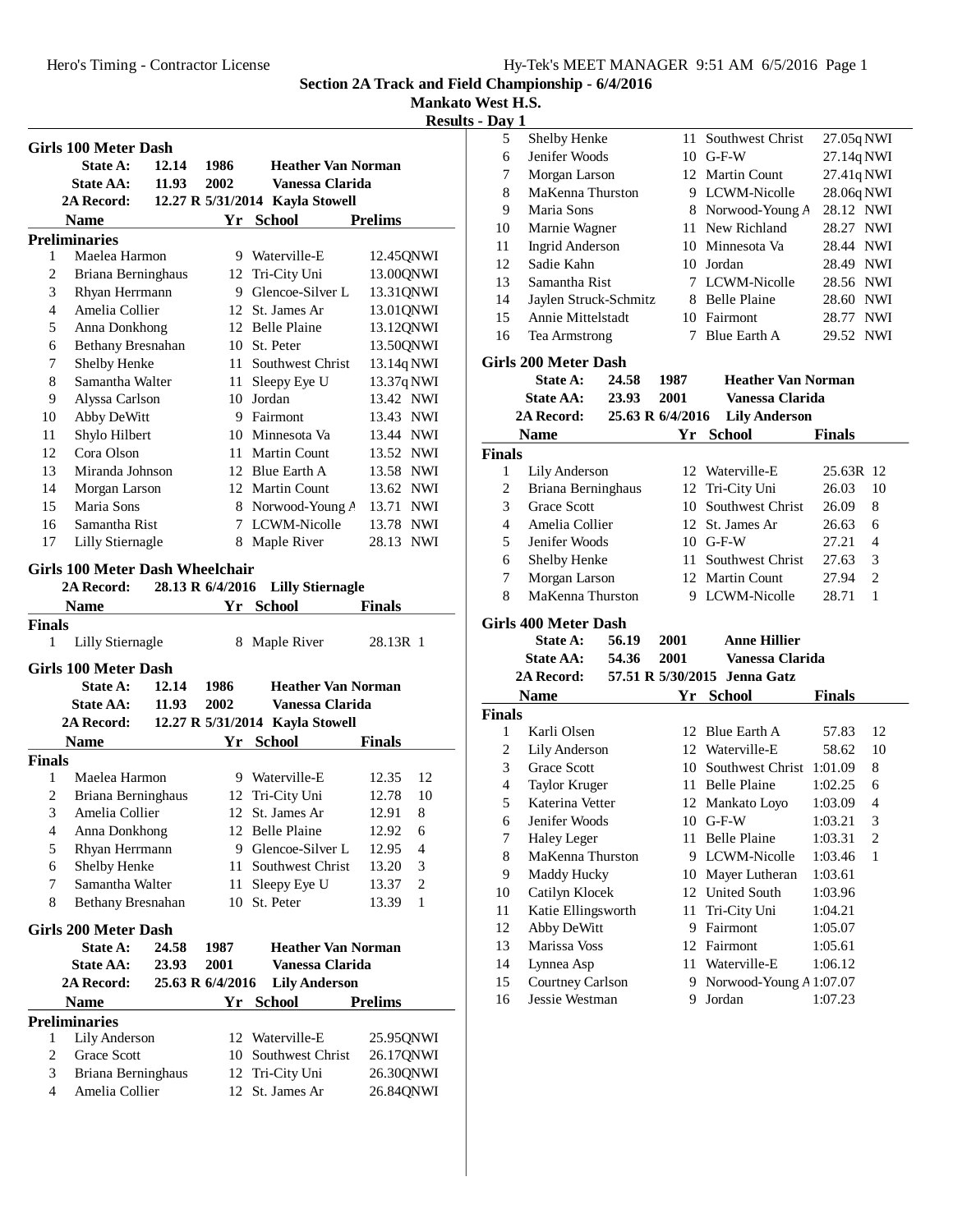**Mankato West H.S.**

|                                      | <b>Girls 800 Meter Run</b>              |                    |           |                                |               |                             |
|--------------------------------------|-----------------------------------------|--------------------|-----------|--------------------------------|---------------|-----------------------------|
|                                      | State A: 2:08.77                        |                    | 1986      | <b>Jeanne Kruckeberg</b>       |               |                             |
|                                      | <b>State AA:</b>                        | 2:10.42            | 2005      | <b>Heather Dorniden</b>        |               |                             |
|                                      | 2A Record:                              | 2:17.84 R 6/2/2012 |           | <b>Krista Hassing</b>          |               |                             |
|                                      | <b>Name</b>                             |                    | Yr        | <b>School</b>                  | <b>Finals</b> |                             |
| <b>Finals</b>                        |                                         |                    |           |                                |               |                             |
| 1                                    | Allie Bodin-CAPT.                       |                    | 12        | Holy Family Cath 2:19.08       |               | 12                          |
| $\overline{c}$                       | <b>Tierney Winter</b>                   |                    |           | 12 Waterville-E                | 2:20.83       | 10                          |
| 3                                    | <b>Emily Muetzel</b>                    |                    |           | 12 Glencoe-Silver L 2:24.01    |               | 8                           |
| $\overline{4}$                       | Kendra Franck                           |                    |           | 11 Holy Family Cath 2:26.02    |               | 6                           |
| 5                                    | <b>Trystan Servantes</b>                |                    |           | 7 United South                 | 2:27.13       | 4                           |
| 6                                    | Maria Streed                            |                    |           | 10 Southwest Christ 2:28.46    |               | 3                           |
| 7                                    | Rachel Shumski                          |                    |           | 12 Madelia/Trum                | 2:29.69       | 2                           |
| 8                                    | Gabby Robinson                          |                    |           | 10 Tri-City Uni                | 2:31.37       | 1                           |
| 9                                    | Macy Rennpferd                          |                    |           | 10 Maple River                 | 2:32.74       |                             |
| 10                                   | Sarah Borgmeier                         |                    |           | 10 St. Peter                   | 2:33.08       |                             |
| 11                                   | <b>Lizzy Subbert</b>                    |                    |           | 10 Fairmont                    | 2:34.21       |                             |
| 12                                   | <b>Haley Leger</b>                      |                    |           | 11 Belle Plaine                | 2:36.47       |                             |
| 13                                   | <b>Eaden Javens</b>                     |                    |           | 10 Mankato Loyo                | 2:37.21       |                             |
| 14                                   | Olivia Flack                            |                    |           | 9 LCWM-Nicolle                 | 2:38.97       |                             |
| 15                                   | Lizzy Schmidt                           |                    |           | 7 Belle Plaine                 | 2:39.38       |                             |
| 16                                   | Emily Beckmann                          |                    |           | 10 LCWM-Nicolle                | 2:41.91       |                             |
| 17                                   | Lilly Stiernagle                        |                    |           | 8 Maple River                  | 3:24.37       |                             |
|                                      |                                         |                    |           |                                |               |                             |
|                                      |                                         |                    |           |                                |               |                             |
|                                      | Girls 800 Meter Run Wheelchair          |                    |           |                                |               |                             |
|                                      | 2A Record: 2:34.99 R 6/4/2011           |                    |           | <b>Rose Hollerman</b>          |               |                             |
|                                      | <b>Name</b>                             |                    |           | Yr School                      | <b>Finals</b> |                             |
|                                      |                                         |                    |           |                                |               |                             |
| 1                                    | Lilly Stiernagle                        |                    | 8         | Maple River                    | 3:24.37       | 1                           |
|                                      | Girls 1600 Meter Run                    |                    |           |                                |               |                             |
|                                      | <b>State A:</b>                         | 4:48.79            | 1986      | <b>Jeanne Kruckeberg</b>       |               |                             |
|                                      | <b>State AA:</b>                        | 4:46.14            | 2004      | <b>Elizabeth Yetzer</b>        |               |                             |
|                                      | <b>2A Record:</b>                       |                    |           | 5:06.02 R 5/31/2008 Dani Stack |               |                             |
|                                      | <b>Name</b>                             |                    | <b>Yr</b> | School                         | <b>Finals</b> |                             |
|                                      |                                         |                    |           |                                |               |                             |
| 1                                    | <b>Tierney Winter</b>                   |                    |           | 12 Waterville-E                | 5:15.59       | 12                          |
| 2                                    | Lexie Chambers                          |                    | 11        | Jordan                         | 5:33.13       | 10                          |
| 3                                    | McKenna Herrmann                        |                    | 8         | <b>Belle Plaine</b>            | 5:36.71       | 8                           |
| $\overline{4}$                       | <b>Beth Stevermer</b>                   |                    |           | 10 United South                | 5:37.42       | 6                           |
| 5                                    | Emily Beckmann                          |                    |           | 10 LCWM-Nicolle                | 5:37.56       | $\overline{4}$              |
| 6                                    | Gabby Passmore                          |                    |           | 12 Maple River                 | 5:40.13       | $\ensuremath{\mathfrak{Z}}$ |
| 7                                    | <b>Judy Larson</b>                      |                    | 10        | Norwood-Young A 5:40.37        |               | 2                           |
| 8                                    | <b>Emily Berger</b>                     |                    | 8         | <b>Belle Plaine</b>            | 5:42.05       | 1                           |
| 9                                    | Victoria Flores                         |                    | 9.        | LeSueur-Hend                   | 5:43.42       |                             |
| 10                                   | Isabelle Lind                           |                    | 8         | St. Peter                      | 5:47.78       |                             |
| 11                                   | <b>Allison Winter</b>                   |                    | 9.        | Southwest Christ               | 5:50.10       |                             |
| 12                                   | Kyla Haas                               |                    | 10        | Mankato Loyo                   | 5:51.20       |                             |
| 13                                   | <b>Brooke Anderson</b>                  |                    | 11        | Martin Count                   | 5:54.37       |                             |
| 14                                   |                                         |                    | 11        | LCWM-Nicolle                   | 5:57.96       |                             |
| <b>Finals</b><br><b>Finals</b><br>15 | <b>Brittany Kelley</b><br>Madalyn Lemke |                    |           | 9 Glencoe-Silver L             | 5:59.03       |                             |

|                | Girls 3200 Meter Run           |                  |             |                              |                |                |
|----------------|--------------------------------|------------------|-------------|------------------------------|----------------|----------------|
|                | State A: 10:26.41              |                  | 2006        | <b>Bria Wetsch</b>           |                |                |
|                | <b>State AA: 10:16.59</b>      |                  | <b>2001</b> | <b>Elizabeth Yetzer</b>      |                |                |
|                | 2A Record: 11:14.27 R 6/2/2012 |                  |             | <b>Emily Mantor</b>          |                |                |
|                | <b>Name</b>                    |                  | Yг          | <b>School</b>                | <b>Finals</b>  |                |
| <b>Finals</b>  |                                |                  |             |                              |                |                |
| 1              | Marissa Whitehead              |                  |             | 7 Martin Count               | 11:37.70       | 12             |
| 2              | Maria Eastman-CAPT.            |                  |             | 12 Holy Family Cath11:41.95  |                | 10             |
| 3              | Maddie More                    |                  | 7           | St. Peter                    | 11:43.80       | 8              |
| 4              | Mackinzee Miest                |                  |             | 10 St. James Ar              | 12:13.78       | 6              |
| 5              | Emma Johnson                   |                  |             | 7 Janesville-W               | 12:20.10       | 4              |
| 6              | Cassie Stolt                   |                  |             | 9 Belle Plaine               | 12:22.94       | 3              |
| 7              | Victoria Flores                |                  |             | 9 LeSueur-Hend               | 12:24.12       | $\overline{2}$ |
| 8              | Whitney Smith                  |                  |             | 12 Martin Count              | 12:27.88       | 1              |
| 9              | Ellie Marschall                |                  |             | 9 Holy Family Cath12:33.29   |                |                |
| 10             |                                |                  |             |                              |                |                |
|                | Judy Larson                    |                  |             | 10 Norwood-Young A2:37.57    |                |                |
| 11             | Katie Barclay                  |                  |             | 10 Jordan                    | 12:42.34       |                |
| 12             | Elizabeth Beckmann             |                  |             | 12 LCWM-Nicolle              | 12:48.70       |                |
| 13             | <b>Emily Haugen</b>            |                  |             | 11 Fairmont                  | 12:48.90       |                |
| 14             | Isabelle Lind                  |                  |             | 8 St. Peter                  | 12:49.74       |                |
| 15             | Sarah Krumholz                 |                  |             | 9 Fairmont                   | 12:52.26       |                |
| 16             | Ellie Nygren                   |                  |             | 8 Mankato Loyo               | 13:05.66       |                |
|                | <b>Girls 100 Meter Hurdles</b> |                  |             |                              |                |                |
|                | <b>State A:</b>                | 14.80            | 1996        | <b>Kara Hedin</b>            |                |                |
|                | <b>State AA:</b>               | 14.54            | 1990        | <b>Anna Ratzloff</b>         |                |                |
|                | 2A Record:                     | 15.11 R 6/4/2016 |             | <b>Selin Dikmen</b>          |                |                |
|                | <b>Name</b>                    |                  | Υr          | <b>School</b>                | <b>Prelims</b> |                |
|                | <b>Preliminaries</b>           |                  |             |                              |                |                |
| 1              | Selin Dikmen                   |                  |             | 11 Belle Plaine              | 15.18QNWI      |                |
| 2              | Megan Rutt                     |                  |             | 12 Tri-City Uni              | 15.70QNWI      |                |
| 3              | Katie Schilling                |                  | 11          | St. Peter                    | 15.84QNWI      |                |
| 4              | Jenna Kes                      |                  |             | 11 Jordan                    | 16.16QNWI      |                |
| 5              | <b>Lizzy Subbert</b>           |                  |             | 10 Fairmont                  | 16.24q NWI     |                |
| 6              | Jaylen Struck-Schmitz          |                  |             | 8 Belle Plaine               | 16.77q NWI     |                |
| 7              | Hailey Schuller                |                  |             | 12 New Richland              | 16.80q NWI     |                |
| 8              | Hannah Marti                   |                  | 11          |                              | 17.02q NWI     |                |
| 9              | Michaela Karels                |                  |             | Sleepy Eye U<br>10 St. Clair | 17.26 NWI      |                |
|                |                                |                  |             | 10 Blue Earth A              | 17.30 NWI      |                |
| 10             | Melissa Hagedorn               |                  |             |                              |                |                |
| 11             | Renae Wallace                  |                  | 11          | Madelia/Trum                 | 17.42 NWI      |                |
| 12             | Mickalyn Frahm                 |                  | 10          | Glencoe-Silver L             | 17.74 NWI      |                |
| 13             | <b>Taryn Reichow</b>           |                  |             | 10 Glencoe-Silver L          | 18.18 NWI      |                |
| 14             | <b>Maddy Saucier</b>           |                  |             | 10 LCWM-Nicolle              | 18.63 NWI      |                |
| 15             | Olivia Drummer                 |                  |             | 10 St. Clair                 | 19.38 NWI      |                |
| 16             | Mariah Koester                 |                  |             | 10 Glencoe-Silver L          | 20.18 NWI      |                |
|                | <b>Girls 100 Meter Hurdles</b> |                  |             |                              |                |                |
|                | <b>State A:</b>                | 14.80            | 1996        | <b>Kara Hedin</b>            |                |                |
|                | <b>State AA:</b>               | 14.54            | 1990        | <b>Anna Ratzloff</b>         |                |                |
|                | 2A Record:                     | 15.11 R 6/4/2016 |             | Selin Dikmen                 |                |                |
|                | <b>Name</b>                    |                  | Yr          | <b>School</b>                | <b>Finals</b>  |                |
| <b>Finals</b>  |                                |                  |             |                              |                |                |
| 1              | Selin Dikmen                   |                  | 11          | <b>Belle Plaine</b>          | 15.11R 12      |                |
| $\overline{c}$ |                                |                  | 11          | St. Peter                    | 15.26          | 10             |
| 3              | Katie Schilling                |                  |             |                              |                |                |
|                | Megan Rutt                     |                  | 12          | Tri-City Uni                 | 15.42          | 8              |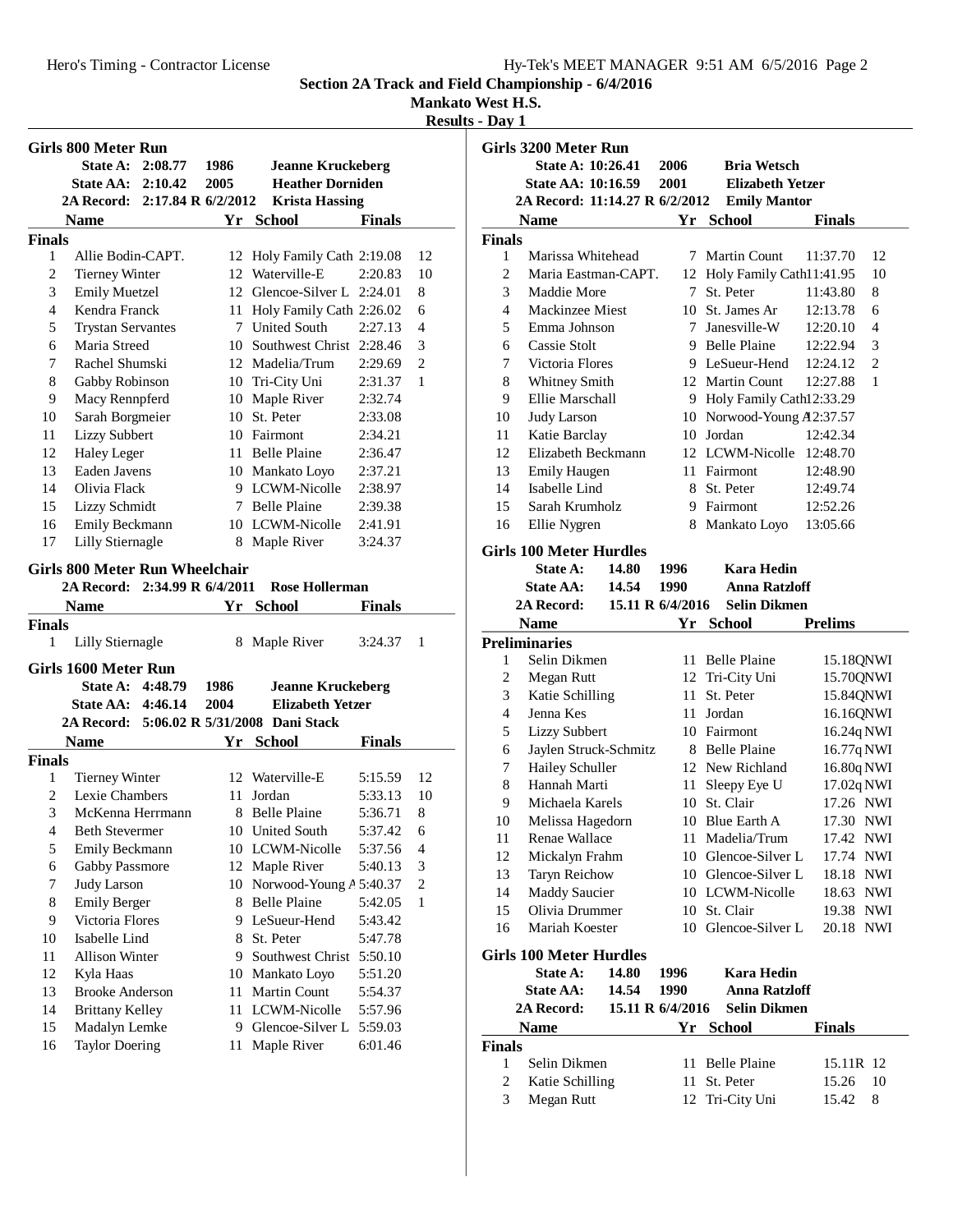|                |                                                  |              |      |                                            |                        | <b>Mankato W</b><br><b>Results -</b> |
|----------------|--------------------------------------------------|--------------|------|--------------------------------------------|------------------------|--------------------------------------|
|                | Finals  (Girls 100 Meter Hurdles)<br><b>Name</b> |              |      | Yr School                                  |                        |                                      |
| 4              | Jenna Kes                                        |              | 11   | Jordan                                     | <b>Finals</b><br>16.07 | 6                                    |
| 5              | Jaylen Struck-Schmitz                            |              |      | 8 Belle Plaine                             | 16.42                  | 4                                    |
| 6              | <b>Lizzy Subbert</b>                             |              |      | 10 Fairmont                                | 16.55                  | 3                                    |
| 7              | Hailey Schuller                                  |              |      | 12 New Richland                            |                        | $\overline{2}$                       |
| 8              | Hannah Marti                                     |              |      |                                            | 16.75                  |                                      |
|                |                                                  |              |      | 11 Sleepy Eye U                            | 16.87                  | 1                                    |
|                | <b>Girls 300 Meter Hurdles</b>                   |              |      |                                            |                        |                                      |
|                | <b>State A:</b>                                  | 42.62        | 1987 | <b>Liesa Brateng</b>                       |                        | (                                    |
|                | <b>State AA:</b>                                 | 43.09        | 2004 | <b>Gina Dare</b>                           |                        |                                      |
|                | 2A Record: 45.13 R 6/1/2013                      |              |      | <b>Taylor Grandgenett</b>                  |                        | S                                    |
|                | <b>Name</b>                                      |              |      | Yr School                                  | <b>Finals</b>          |                                      |
| <b>Finals</b>  |                                                  |              |      |                                            |                        | F                                    |
| 1              | Selin Dikmen                                     |              |      | 11 Belle Plaine                            | 45.51                  | 12                                   |
| $\overline{c}$ | Kim Scheffler                                    |              |      | 10 LeSueur-Hend                            | 46.24                  | 10<br>F                              |
| 3              | Kristi Frederick                                 |              |      | 12 Tri-City Uni                            | 46.28                  | 8                                    |
| $\overline{4}$ | Madison Monahan                                  |              |      | 11 Glencoe-Silver L                        | 46.49                  | 6<br>F                               |
| 5              | Katie Schilling                                  |              |      | 11 St. Peter                               | 47.62                  | 4                                    |
| 6              | Taylor Grandgenett                               |              |      | 12 Blue Earth A                            | 47.77                  | 3                                    |
| 7              | Hannah Marti                                     |              |      | 11 Sleepy Eye U                            | 47.91                  | $\mathfrak{2}$                       |
| 8              | Morgan Larson                                    |              |      | 12 Martin Count                            | 47.93                  | 1                                    |
| 9              | Maggie Mahota                                    |              |      | 10 Holy Family Cath                        | 48.89                  |                                      |
| 10             | <b>Haley Harder</b>                              |              |      | 12 Fairmont                                | 48.90                  |                                      |
| 11             | Shayna Stevermer                                 |              |      | 12 Blue Earth A                            | 49.73                  |                                      |
| 12             | <b>Holly Bandemer</b>                            |              |      | 8 Glencoe-Silver L                         | 52.91                  |                                      |
| 13             | Delanie Lundgren                                 |              |      | 9 Mayer Lutheran                           | 54.89                  |                                      |
| 14             | Adrianaa Molitor                                 |              |      | 9 Waterville-E                             | 56.44                  |                                      |
| 15             | Olivia Drummer                                   |              |      | 10 St. Clair                               | 56.69                  |                                      |
| 16             | <b>Brielle Cords</b>                             |              |      | 10 Janesville-W                            | 57.12                  |                                      |
|                | <b>Girls 4x100 Meter Relay</b>                   |              |      |                                            |                        |                                      |
|                | <b>State A:</b>                                  | 48.46        | 2005 | <b>DeLaSalle, Mpls</b>                     |                        |                                      |
|                | T Clemons, A Beecham, S Porter, A Anderson       |              |      |                                            |                        |                                      |
|                | <b>State AA:</b>                                 | 47.95        | 2004 | <b>Mpls Washburn</b>                       |                        |                                      |
|                | K Fortune, R Lee, T Gonvik, E Gonvik             |              |      |                                            |                        |                                      |
|                | 2A Record:                                       | 49.71 R 2010 |      | <b>Belle Plaine</b>                        |                        |                                      |
|                | C Borchardt, K Read, J Read and A Hartman        |              |      |                                            |                        |                                      |
|                | <b>Team</b>                                      |              |      | <b>Relay</b>                               | <b>Finals</b>          |                                      |
| <b>Finals</b>  |                                                  |              |      |                                            |                        |                                      |
| 1              | <b>Belle Plaine</b>                              |              |      |                                            | 49.83                  | 12                                   |
|                | 1) Jenna Gatz 12                                 |              |      | 2) Anna Donkhong 12                        |                        |                                      |
|                | 3) Selin Dikmen 11                               |              |      | 4) Ally Fink 12                            |                        | (                                    |
| 2              | Blue Earth Area                                  |              |      |                                            | 50.88                  | 10                                   |
|                | 1) Paige Darrington 12                           |              |      | 2) Miranda Johnson 12                      |                        |                                      |
|                | 3) Anne Franta 12                                |              |      | 4) Skylee Bell 11                          |                        | F                                    |
| 3              | Tri-City United                                  |              |      |                                            | 51.19                  | 8                                    |
|                | 1) Kristi Frederick 12                           |              |      | 2) Briana Berninghaus 12                   |                        | F                                    |
|                | 3) Allie Hertaus 11                              |              |      | 4) Sydney Vargo 12                         |                        |                                      |
| 4              | Holy Family Catholic                             |              |      |                                            | 52.62                  | S<br>6                               |
|                | 1) Evelyn Willenbring 9                          |              |      | 2) Emma Terris 10                          |                        |                                      |
|                | 3) Alexis Pricco 10                              |              |      | 4) Casey Krasowski 10                      |                        | I                                    |
| 5              | Waterville-E                                     |              |      |                                            | 52.63                  | 4                                    |
|                | 1) Toryn Richards 7                              |              |      | 2) Samamtha Petry 11<br>4) Maelea Harmon 9 |                        |                                      |
|                | 3) Alexis Morsching 9                            |              |      |                                            |                        |                                      |

| to West H.S.                                                                    |                               |    |
|---------------------------------------------------------------------------------|-------------------------------|----|
| lts - Day 1                                                                     |                               |    |
| Jordan<br>6                                                                     | 53.21<br>3                    |    |
| 1) Ashley Tupy 9                                                                | 2) Alyssa Carlson 10          |    |
| 3) Allison Leik 11                                                              | 4) Rylee Whiteside 11         |    |
| 7<br>Fairmont                                                                   | 53.38<br>2                    |    |
| 1) Machenzie Young 10                                                           | 2) Cori Emler 11              |    |
| 3) Andrea Thate 11                                                              | 4) Mikayla Stradtman 9        |    |
| Sleepy Eye Unified*<br>8                                                        | 53.69<br>1                    |    |
| 1) Lydia Goblirsch 11                                                           | 2) Cassidy Hacker 11          |    |
| 3) Samantha Walter 11                                                           | 4) Jenny Lax 11               |    |
| Girls 4x200 Meter Relay                                                         |                               |    |
| State A: 1:43.62<br>1985                                                        | <b>Blue Earth</b>             |    |
| Ste Johnson, Sta Johnson, T Lewis, Sh Johnson<br><b>State AA:</b><br>1:40.76    |                               |    |
| 2004                                                                            | <b>Mpls Washburn</b>          |    |
| K Fortune, R Lee, T Gonvik, E Gonvik<br>1:45.52 R 6/4/2016<br><b>2A Record:</b> | <b>Blue Earth Area</b>        |    |
| K Olsen, M Johnson, S Stevermer, A Franta                                       |                               |    |
| <b>Team</b>                                                                     |                               |    |
| <b>Finals</b>                                                                   | <b>Finals</b><br>Relay        |    |
| 1<br>Blue Earth Area                                                            | 1:45.52R 12                   |    |
| 1) Karli Olsen 12                                                               | 2) Miranda Johnson 12         |    |
| 3) Shayna Stevermer 12                                                          | 4) Anne Franta 12             |    |
| $\overline{2}$<br><b>Belle Plaine</b>                                           | 1:46.72                       | 10 |
| 1) Taylor Kruger 11                                                             | 2) Anna Donkhong 12           |    |
| 3) Alissa Schultz 12                                                            | 4) Jenna Gatz 12              |    |
| Sleepy Eye Unified*<br>3                                                        | 1:48.51<br>8                  |    |
| 1) Jenny Lax 11                                                                 | 2) Samantha Walter 11         |    |
| 3) Cassidy Hacker 11                                                            | 4) Hannah Marti 11            |    |
| Glencoe-Silver Lake<br>4                                                        | 1:48.99<br>6                  |    |
| 1) Emily Muetzel 12                                                             | 2) Emily Graupmann 9          |    |
| 3) Rhyan Herrmann 9                                                             | 4) Madison Monahan 11         |    |
| Minnesota Va<br>5.                                                              | 1:50.36<br>4                  |    |
| 1) Shylo Hilbert 10                                                             | 2) Ingrid Anderson 10         |    |
| 3) Cham Omot 11                                                                 | 4) Hannah Marzinske 9         |    |
| Holy Family Catholic<br>6                                                       | 1:51.79<br>3                  |    |
| 1) Evelyn Willenbring 9                                                         | 2) Gracie Lund 10             |    |
| 3) Emma Terris 10                                                               | 4) Emily Willenbring-CAPT. 11 |    |
| New Richland-H-E-G<br>7                                                         | 1:52.44<br>2                  |    |
| 1) Hailey Schuller 12                                                           | 2) Caitlin Goette 9           |    |
| 3) Marnie Wagner 11                                                             | 4) Maddie Wagner 11           |    |
| Waterville-E<br>8                                                               | 1:57.75<br>1                  |    |
| 1) Hattie Peach 11<br>3) Alexia Cutes 8                                         | 2) Alexis Morsching 9         |    |
|                                                                                 | 4) Adrianaa Molitor 9         |    |
| Girls 4x400 Meter Relay                                                         |                               |    |
| State A:<br>3:56.98<br>1985                                                     | <b>Roseau</b>                 |    |
| <b>B Lisell, S Olson, H Evans, A Anderson</b>                                   |                               |    |
| State AA: 3:52.13<br>1997                                                       | <b>Apple Valley</b>           |    |
| K Curran, S Marks, M Curran, T Frerk                                            |                               |    |
| 2A Record: 3:59.54 R 6/4/2016                                                   | <b>Blue Earth Area</b>        |    |
| S Stevermer, A Franta, T Grandgenett, K Olsen                                   |                               |    |
| <b>Team</b>                                                                     | <b>Finals</b><br><b>Relay</b> |    |
| <b>Finals</b>                                                                   |                               |    |
| 1<br>Blue Earth Area                                                            | 3:59.54R 12                   |    |
| 1) Shayna Stevermer 12                                                          | 2) Anne Franta 12             |    |
| 3) Taylor Grandgenett 12                                                        | 4) Karli Olsen 12             |    |
|                                                                                 |                               |    |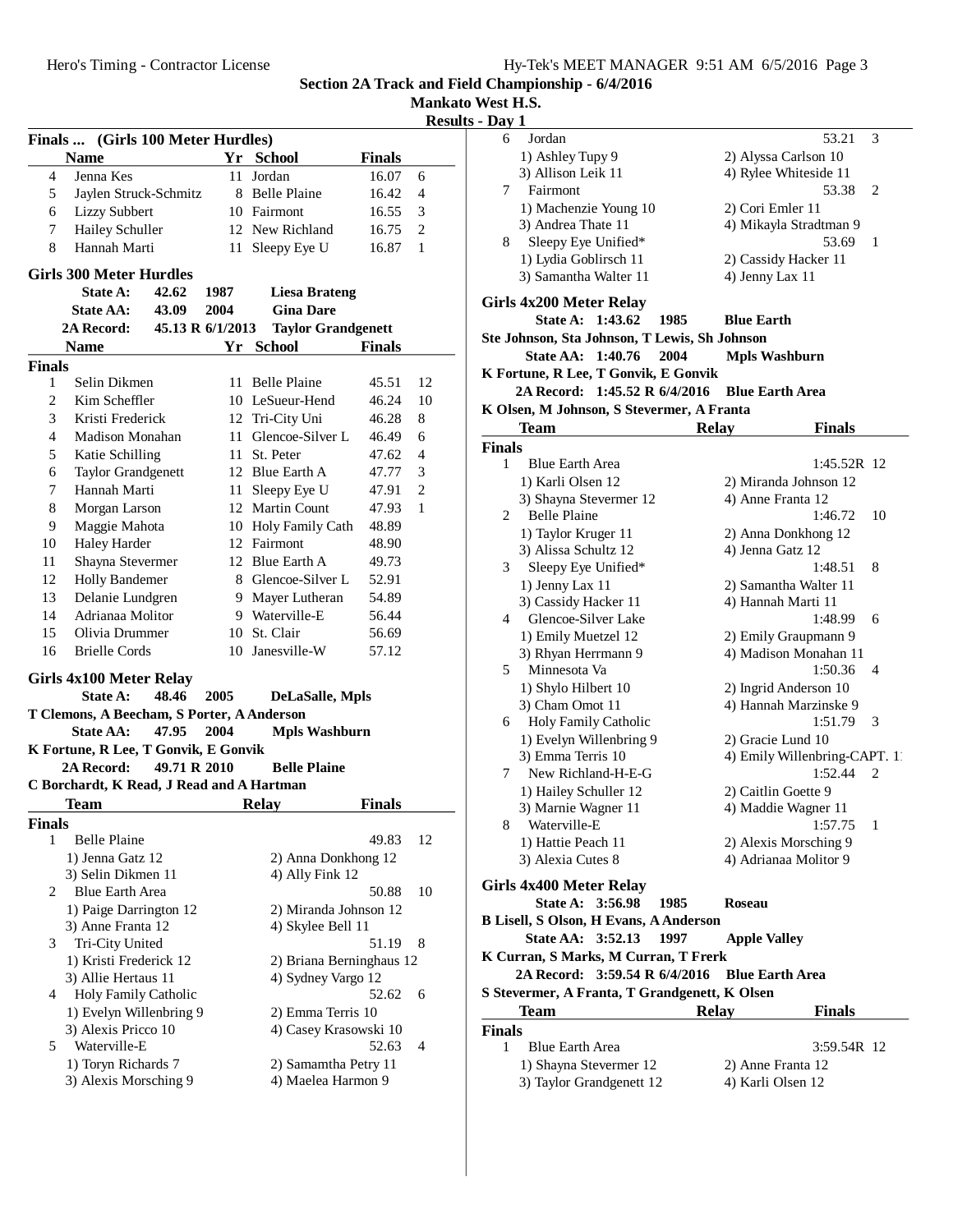# **Mankato West H.S.**

|               | Finals  (Girls 4x400 Meter Relay)        |                      |                              |                         | IWJULIO - <i>Dav</i> 1<br>8 | Glencoe-Silver Lake           |         |                  |                             | 10:59.53      | -1             |
|---------------|------------------------------------------|----------------------|------------------------------|-------------------------|-----------------------------|-------------------------------|---------|------------------|-----------------------------|---------------|----------------|
|               |                                          |                      |                              |                         |                             | 1) Gia Venier 8               |         |                  | 2) Annamaria Falcon 9       |               |                |
|               | <b>Team</b>                              | Relay                | <b>Finals</b>                |                         |                             | 3) Ellie Schmidt 10           |         |                  | 4) Majkya Metcalf 7         |               |                |
| 2             | Fairmont                                 |                      | 4:04.32                      | 10                      |                             |                               |         |                  |                             |               |                |
|               | 1) Grace Higgins 9                       |                      | 2) Molly Hawkins 11          |                         |                             | <b>Girls High Jump</b>        |         |                  |                             |               |                |
|               | 3) Joni Becker 8                         | 4) Jenna Pavich 11   |                              |                         |                             | <b>State A:</b>               | $5-09$  | 2005             | <b>Brianna Polus</b>        |               |                |
| 3             | <b>Belle Plaine</b>                      |                      | 4:04.39                      | 8                       |                             | <b>State AA:</b>              | $5-10$  | 1986             | <b>Linda Barsness</b>       |               |                |
|               | 1) Lizzy Schmidt 7                       | 2) Taylor Kruger 11  |                              |                         |                             | 2A Record: 5-07.25 R 6/4/2011 |         |                  | <b>Danielle Larson</b>      |               |                |
|               | 3) Jenna Gatz 12                         | 4) Alissa Schultz 12 |                              |                         |                             | <b>Name</b>                   |         |                  | Yr School                   | <b>Finals</b> |                |
| 4             | Holy Family Catholic                     |                      | 4:06.34                      | 6                       | <b>Finals</b>               |                               |         |                  |                             |               |                |
|               | 1) Maggie Mahota 10                      |                      | 2) Emily Willenbring-CAPT. 1 |                         | 1                           | Megan Rutt                    |         |                  | 12 Tri-City Uni             | 5-01.00       | 12             |
|               | 3) Casey Krasowski 10                    |                      | 4) Allie Bodin-CAPT. 12      |                         | $\overline{2}$              |                               |         |                  | 10 Tri-City Uni             |               | 10             |
| 5             | Glencoe-Silver Lake                      |                      | $4:11.65$ 4                  |                         |                             | Abby Schleis                  |         |                  |                             | 5-01.00       |                |
|               | 1) Emily Muetzel 12                      |                      | 2) Elsie Graupmann 11        |                         | 3                           | Alyssa Weber                  |         |                  | 12 Sibley East              | 4-11.00       | 7              |
|               | 3) Emily Graupmann 9                     |                      | 4) Madison Monahan 11        |                         | 3                           | Gabby Straub                  |         |                  | 9 LeSueur-Hend              | $4 - 11.00$   | 7              |
| 6             | Tri-City United                          |                      | 4:17.26                      | $\overline{\mathbf{3}}$ | 5                           | <b>Lizzy Subbert</b>          |         |                  | 10 Fairmont                 | 4-11.00       | $\overline{4}$ |
|               | 1) Kristi Frederick 12                   |                      | 2) Katie Ellingsworth 11     |                         | 6                           | Maddie Wagner                 |         |                  | 11 New Richland             | $4 - 11.00$   | 3              |
|               | 3) Grace Factor 8                        |                      | 4) Gabby Robinson 10         |                         | 7                           | Nicole Tiedman                |         |                  | 11 Jordan                   | 4-09.00       | 1.5            |
| 7             | Mankato Loyo                             |                      | 4:22.15                      | 2                       | 7                           | <b>Allison Brandts</b>        |         |                  | 12 St. James Ar             | 4-09.00       | 1.5            |
|               | 1) Kyla Haas 10                          | 2) Eaden Javens 10   |                              |                         | 9                           | Ashley Frederickson           |         |                  | 11 St. James Ar             | $4 - 09.00$   |                |
|               | 3) Mariah Kreykes 8                      |                      | 4) Katerina Vetter 12        |                         | 9                           | Taylor Grandgenett            |         |                  | 12 Blue Earth A             | 4-09.00       |                |
| 8             | LCWM-Nicollet*                           |                      | 4:23.64                      | -1                      | 9                           | MacKenzie Kruse               |         |                  | 9 St. Clair                 | 4-09.00       |                |
|               | 1) MaKenna Thurston 9                    |                      | 2) Brittney Wrightson 9      |                         | 12                          | <b>Taryn Reichow</b>          |         |                  | 10 Glencoe-Silver L 4-07.00 |               |                |
|               | 3) Olivia Flack 9                        |                      | 4) Reese Goeringer 8         |                         | 12                          | Nicole Lium                   |         |                  | 10 Blue Earth A             | 4-07.00       |                |
|               |                                          |                      |                              |                         | 12                          | Megan Mettler                 |         |                  | 10 Mankato Loyo             | 4-07.00       |                |
|               | Girls 4x800 Meter Relay                  |                      |                              |                         | $---$                       | Teagan Hansch                 |         |                  | 7 Glencoe-Silver L          | NH            |                |
|               | State A: 9:25.74<br>1995                 | <b>Plainview</b>     |                              |                         | $---$                       | <b>Ashley Tupy</b>            |         |                  | 9 Jordan                    | <b>NH</b>     |                |
|               | B Hynes, S Schmidt, M Mahle, G Witty     |                      |                              |                         |                             |                               |         |                  |                             |               |                |
|               |                                          |                      |                              |                         |                             |                               |         |                  |                             |               |                |
|               | 2005<br><b>State AA: 9:03.80</b>         | Minnetonka           |                              |                         |                             | <b>Girls Pole Vault</b>       |         |                  |                             |               |                |
|               | A Liewen, K Hollimon, A Lehman, M Lehman |                      |                              |                         |                             | State A:                      | 11-06   | 2001             | <b>Amanda Frame</b>         |               |                |
|               | 2A Record: 9:34.58 R 6/4/2016 Fairmont   |                      |                              |                         |                             | <b>State AA:</b>              | $12-09$ | 2005             | <b>Alicia Rue</b>           |               |                |
|               | G Higgins, M Hawkins, J Becker, J Pavich |                      |                              |                         |                             | 2A Record:                    |         | 11-01 R 6/4/2016 | <b>Samamtha Petry</b>       |               |                |
|               | <b>Team</b>                              | <b>Relay</b>         | <b>Finals</b>                |                         |                             |                               |         |                  |                             |               |                |
| <b>Finals</b> |                                          |                      |                              |                         |                             | <b>Name</b>                   |         |                  | Yr School                   | <b>Finals</b> |                |
| 1             | Fairmont                                 |                      | 9:34.58R 12                  |                         | <b>Finals</b>               |                               |         |                  |                             |               |                |
|               |                                          |                      |                              |                         | $\mathbf{1}$                | Samamtha Petry                |         |                  | 11 Waterville-E             | 11-01.00R 12  |                |
|               | 1) Grace Higgins 9<br>3) Joni Becker 8   |                      | 2) Molly Hawkins 11          |                         | $\overline{c}$              | <b>Bridget Egan</b>           |         |                  | 12 Belle Plaine             | 10-10.00      | 10             |
| 2             | <b>Belle Plaine</b>                      | 4) Jenna Pavich 11   |                              | 10                      | 3                           | Nicole Lium                   |         |                  | 10 Blue Earth A             | 9-04.00       | 8              |
|               |                                          |                      | 9:35.48                      |                         | $\overline{4}$              | Melissa Hagedorn              |         |                  | 10 Blue Earth A             | 9-04.00       | 6              |
|               | 1) Emily Berger 8                        | 2) Lizzy Schmidt 7   |                              |                         | 5                           | Toryn Richards                |         |                  | 7 Waterville-E              | 8-10.00       | $\overline{4}$ |
|               | 3) Haley Leger 11                        | 4) Alissa Schultz 12 |                              |                         | 6                           | Amanda Downs                  |         |                  | 11 Jordan                   | 8-10.00       | 3              |
| 3             | Holy Family Catholic                     |                      | 9:40.82                      | 8                       | 7                           | Kendra Kaupa                  |         |                  | 12 LCWM-Nicolle             | 8-10.00       | $\overline{2}$ |
|               | 1) Kendra Franck 11                      | 2) Megan Beulke 10   |                              |                         | 8                           | Andrea Thate                  |         |                  | 11 Fairmont                 | 8-04.00       | 0.5            |
|               | 3) Maria Eastman-CAPT. 12                |                      | 4) Allie Bodin-CAPT. 12      |                         | 8                           | Sydney Vargo                  |         |                  | 12 Tri-City Uni             | 8-04.00       | 0.5            |
| 4             | Martin County West                       |                      | 10:11.25 6                   |                         | 10                          | Jessie Westman                |         |                  | 9 Jordan                    | 8-04.00       |                |
|               | 1) Brooke Anderson 11                    | 2) Logan Kosbab 8    |                              |                         | 11                          | Kirsten Barott                |         |                  | 12 Glencoe-Silver L 8-04.00 |               |                |
|               | 3) Marissa Whitehead 7                   |                      | 4) Whitney Smith 12          |                         | 12                          | Katie Gray                    |         |                  | 11 Jordan                   | 7-10.00       |                |
| 5             | Tri-City United                          |                      | 10:13.71                     | $\overline{4}$          |                             | <b>Becca Grenz</b>            |         |                  |                             |               |                |
|               | 1) Cassie Kadrlik 9                      | 2) Sarah Novak 9     |                              |                         | 12                          |                               |         |                  | 10 LCWM-Nicolle             | 7-10.00       |                |
|               | 3) Jaylee Hanvelt 9                      |                      | 4) Gabby Robinson 10         |                         | 12                          | Joslyn Vargo                  |         |                  | 11 Tri-City Uni             | 7-10.00       |                |
| 6             | Mankato Loyo                             |                      | 10:14.68                     | 3                       | 15                          | Claire Christianson           |         |                  | 11 United South             | 7-10.00       |                |
|               | 1) Kyla Haas 10                          | 2) Eaden Javens 10   |                              |                         | $---$                       | Andrea Schoenecker            |         |                  | 11 Belle Plaine             | NH            |                |
|               | 3) Mariah Kreykes 8                      |                      | 4) Katerina Vetter 12        |                         |                             |                               |         |                  |                             |               |                |
| 7             | Janesville-W                             |                      | 10:38.32                     | 2                       |                             |                               |         |                  |                             |               |                |
|               | 1) Courtney Kunst 7                      |                      | 2) Roberts Rachael 9         |                         |                             |                               |         |                  |                             |               |                |
|               | 3) Kirston Lynch 10                      |                      | 4) Rachael Roberts 9         |                         |                             |                               |         |                  |                             |               |                |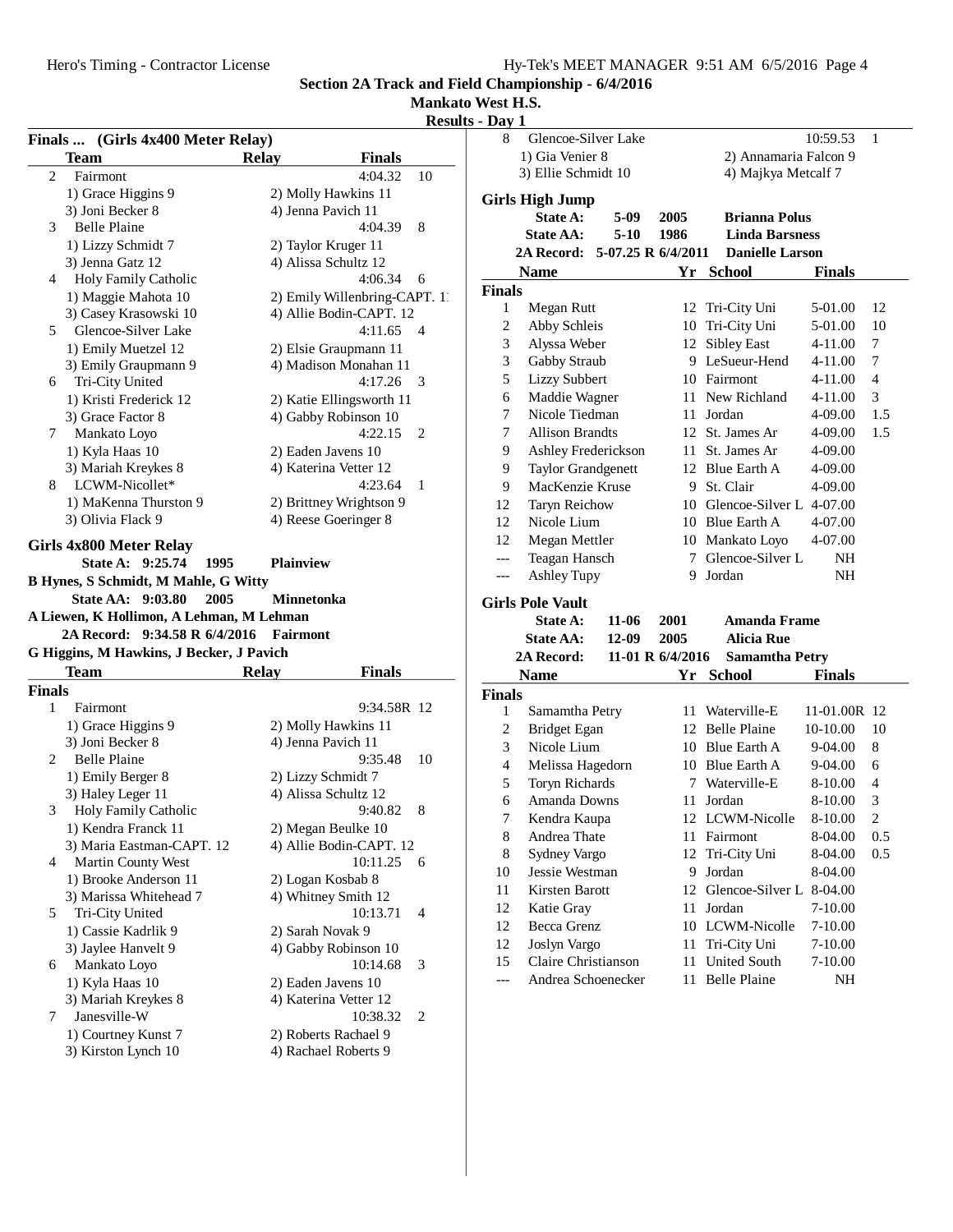**Results - Day 1**

| <b>State A:</b><br><b>Charlene Buther</b><br>19-00<br>1997<br><b>State AA: 18-10.75</b><br>1982<br>Kristi Kropp<br>2A Record: 17-10.75 R 2006<br><b>Janey Helland</b><br><b>School</b><br>Yr<br>Finals<br><b>Name</b><br><b>Finals</b><br>Jenna Kes<br>1<br>11<br>Jordan<br>12<br>17-02.00<br>2<br>Emily Willenbring-CAPT. 11 Holy Family Cath16-07.00<br>10<br>3<br>Hannah Johanson<br>11 Madelia/Trum<br>8<br>16-03.75<br>4<br>Jenna Gatz<br>12 Belle Plaine<br>16-00.25<br>6<br>5<br>12 Tri-City Uni<br>4<br>Briana Berninghaus<br>15-06.75<br>Sadie Kahn<br>10 Jordan<br>3<br>6<br>15-06.50<br>7<br>Cora Olson<br><b>Martin Count</b><br>2<br>11<br>15-06.00<br>Deanna Bondhus<br>Glencoe-Silver L15-03.75<br>1<br>8<br>11<br>Madi Schirmer<br>9<br>9.<br>Maple River<br>15-02.00<br>1.0<br>New Richland<br>10<br>Maddie Wagner<br>15-01.50<br>0.8<br>11<br>Kira Fosburgh<br>12 Minnesota Va<br>14-09.50<br>11<br>-1.0<br>Kendra Kaupa<br>12 LCWM-Nicolle<br>14-08.75<br>1.5<br>12<br><b>Cassidy Hacker</b><br>13<br>Sleepy Eye U<br>14-05.25 0.2<br>11<br><b>Becca Grenz</b><br>10 LCWM-Nicolle<br>14-04.50 0.7<br>14<br>15<br><b>Faith Garbers</b><br>10 LCWM-Nicolle<br>14-03.50 0.8<br>12 Belle Plaine<br>$11-07.00$<br>1.1<br>16<br>Anna Donkhong<br><b>Girls Triple Jump</b><br>State A: 37-09.75<br>1997<br><b>Sarah Brockberg</b><br><b>State AA: 38-10.25</b><br>2007<br>Jordan Helgren<br>38-07 R 6/4/2016<br><b>Jenna Kes</b><br><b>2A Record:</b><br>Yr<br><b>Finals</b><br><b>Name</b><br><b>School</b><br><b>Finals</b><br>Jenna Kes<br>11<br>Jordan<br>38-07.00R 12<br>1<br>$\overline{c}$<br>12<br>Tri-City Uni<br>Megan Rutt<br>35-09.50<br>10<br>Selin Dikmen<br>3<br>11<br><b>Belle Plaine</b><br>8<br>34-08.00<br>$\overline{\mathcal{L}}$<br>St. Peter<br>Katie Schilling<br>11<br>34-01.00<br>6<br>5<br>Hannah Johanson<br>11 Madelia/Trum<br>4<br>33-06.00<br>3<br>6<br>Cora Olson<br>11 Martin Count<br>33-05.00<br>$\overline{c}$<br>7<br>Renae Wallace<br>11 Madelia/Trum<br>33-01.50<br>8<br>11 Glencoe-Silver L32-08.50<br>1<br>Deanna Bondhus<br>9<br>Morgan Larson<br>12 Martin Count<br>32-08.50<br>$+0.0$<br>32-00.00 0.2<br>10<br>Amelia Carlson<br>8 St. Peter<br>Madi Kes<br>Jordan<br>$31-09.00 -0.6$<br>11<br>8.<br>12<br>8 Waterville-E<br>Avianna Swanson<br>31-06.00 0.5<br>13<br>10 St. Clair<br>Michaela Karels<br>$31-03.00 +0.0$<br>14<br>Allison Leik<br>11<br>Jordan<br>31-00.00 0.3<br>15<br><b>Carson Stock</b><br>9 LCWM-Nicolle 30-10.00 0.7<br>Lydia Goblirsch<br>16<br>Sleepy Eye U<br>29-09.50 -0.5<br>11<br><b>Girls Shot Put</b><br>State A: 45-05.75<br><b>Brianne Carmichael</b><br>2003<br><b>State AA: 51-07.50</b><br>2002<br><b>Liz Podominick</b><br>45-00 R 5/31/2014 Katelyn Weber<br>2A Record:<br>Yr School<br><b>Name</b><br>Finals<br><b>Finals</b><br>Alayna Theissen<br>12 LCWM-Nicolle 37-10.00<br>12<br>1<br>Rebecca Manteuffel<br>2<br>Mayer Lutheran 37-02.00<br>10<br>11<br>3<br>Allison Lardy<br>10 Fairmont<br>36-10.00<br>8 | <b>Girls Long Jump</b> |  |  |
|---------------------------------------------------------------------------------------------------------------------------------------------------------------------------------------------------------------------------------------------------------------------------------------------------------------------------------------------------------------------------------------------------------------------------------------------------------------------------------------------------------------------------------------------------------------------------------------------------------------------------------------------------------------------------------------------------------------------------------------------------------------------------------------------------------------------------------------------------------------------------------------------------------------------------------------------------------------------------------------------------------------------------------------------------------------------------------------------------------------------------------------------------------------------------------------------------------------------------------------------------------------------------------------------------------------------------------------------------------------------------------------------------------------------------------------------------------------------------------------------------------------------------------------------------------------------------------------------------------------------------------------------------------------------------------------------------------------------------------------------------------------------------------------------------------------------------------------------------------------------------------------------------------------------------------------------------------------------------------------------------------------------------------------------------------------------------------------------------------------------------------------------------------------------------------------------------------------------------------------------------------------------------------------------------------------------------------------------------------------------------------------------------------------------------------------------------------------------------------------------------------------------------------------------------------------------------------------------------------------------------------------------------------------------------------------------------------------------------------------------------------------------------------------------------------------------------------------------------------------------------------------------------------------------------------------------------------------------------------------------------------------|------------------------|--|--|
|                                                                                                                                                                                                                                                                                                                                                                                                                                                                                                                                                                                                                                                                                                                                                                                                                                                                                                                                                                                                                                                                                                                                                                                                                                                                                                                                                                                                                                                                                                                                                                                                                                                                                                                                                                                                                                                                                                                                                                                                                                                                                                                                                                                                                                                                                                                                                                                                                                                                                                                                                                                                                                                                                                                                                                                                                                                                                                                                                                                                               |                        |  |  |
|                                                                                                                                                                                                                                                                                                                                                                                                                                                                                                                                                                                                                                                                                                                                                                                                                                                                                                                                                                                                                                                                                                                                                                                                                                                                                                                                                                                                                                                                                                                                                                                                                                                                                                                                                                                                                                                                                                                                                                                                                                                                                                                                                                                                                                                                                                                                                                                                                                                                                                                                                                                                                                                                                                                                                                                                                                                                                                                                                                                                               |                        |  |  |
|                                                                                                                                                                                                                                                                                                                                                                                                                                                                                                                                                                                                                                                                                                                                                                                                                                                                                                                                                                                                                                                                                                                                                                                                                                                                                                                                                                                                                                                                                                                                                                                                                                                                                                                                                                                                                                                                                                                                                                                                                                                                                                                                                                                                                                                                                                                                                                                                                                                                                                                                                                                                                                                                                                                                                                                                                                                                                                                                                                                                               |                        |  |  |
|                                                                                                                                                                                                                                                                                                                                                                                                                                                                                                                                                                                                                                                                                                                                                                                                                                                                                                                                                                                                                                                                                                                                                                                                                                                                                                                                                                                                                                                                                                                                                                                                                                                                                                                                                                                                                                                                                                                                                                                                                                                                                                                                                                                                                                                                                                                                                                                                                                                                                                                                                                                                                                                                                                                                                                                                                                                                                                                                                                                                               |                        |  |  |
|                                                                                                                                                                                                                                                                                                                                                                                                                                                                                                                                                                                                                                                                                                                                                                                                                                                                                                                                                                                                                                                                                                                                                                                                                                                                                                                                                                                                                                                                                                                                                                                                                                                                                                                                                                                                                                                                                                                                                                                                                                                                                                                                                                                                                                                                                                                                                                                                                                                                                                                                                                                                                                                                                                                                                                                                                                                                                                                                                                                                               |                        |  |  |
|                                                                                                                                                                                                                                                                                                                                                                                                                                                                                                                                                                                                                                                                                                                                                                                                                                                                                                                                                                                                                                                                                                                                                                                                                                                                                                                                                                                                                                                                                                                                                                                                                                                                                                                                                                                                                                                                                                                                                                                                                                                                                                                                                                                                                                                                                                                                                                                                                                                                                                                                                                                                                                                                                                                                                                                                                                                                                                                                                                                                               |                        |  |  |
|                                                                                                                                                                                                                                                                                                                                                                                                                                                                                                                                                                                                                                                                                                                                                                                                                                                                                                                                                                                                                                                                                                                                                                                                                                                                                                                                                                                                                                                                                                                                                                                                                                                                                                                                                                                                                                                                                                                                                                                                                                                                                                                                                                                                                                                                                                                                                                                                                                                                                                                                                                                                                                                                                                                                                                                                                                                                                                                                                                                                               |                        |  |  |
|                                                                                                                                                                                                                                                                                                                                                                                                                                                                                                                                                                                                                                                                                                                                                                                                                                                                                                                                                                                                                                                                                                                                                                                                                                                                                                                                                                                                                                                                                                                                                                                                                                                                                                                                                                                                                                                                                                                                                                                                                                                                                                                                                                                                                                                                                                                                                                                                                                                                                                                                                                                                                                                                                                                                                                                                                                                                                                                                                                                                               |                        |  |  |
|                                                                                                                                                                                                                                                                                                                                                                                                                                                                                                                                                                                                                                                                                                                                                                                                                                                                                                                                                                                                                                                                                                                                                                                                                                                                                                                                                                                                                                                                                                                                                                                                                                                                                                                                                                                                                                                                                                                                                                                                                                                                                                                                                                                                                                                                                                                                                                                                                                                                                                                                                                                                                                                                                                                                                                                                                                                                                                                                                                                                               |                        |  |  |
|                                                                                                                                                                                                                                                                                                                                                                                                                                                                                                                                                                                                                                                                                                                                                                                                                                                                                                                                                                                                                                                                                                                                                                                                                                                                                                                                                                                                                                                                                                                                                                                                                                                                                                                                                                                                                                                                                                                                                                                                                                                                                                                                                                                                                                                                                                                                                                                                                                                                                                                                                                                                                                                                                                                                                                                                                                                                                                                                                                                                               |                        |  |  |
|                                                                                                                                                                                                                                                                                                                                                                                                                                                                                                                                                                                                                                                                                                                                                                                                                                                                                                                                                                                                                                                                                                                                                                                                                                                                                                                                                                                                                                                                                                                                                                                                                                                                                                                                                                                                                                                                                                                                                                                                                                                                                                                                                                                                                                                                                                                                                                                                                                                                                                                                                                                                                                                                                                                                                                                                                                                                                                                                                                                                               |                        |  |  |
|                                                                                                                                                                                                                                                                                                                                                                                                                                                                                                                                                                                                                                                                                                                                                                                                                                                                                                                                                                                                                                                                                                                                                                                                                                                                                                                                                                                                                                                                                                                                                                                                                                                                                                                                                                                                                                                                                                                                                                                                                                                                                                                                                                                                                                                                                                                                                                                                                                                                                                                                                                                                                                                                                                                                                                                                                                                                                                                                                                                                               |                        |  |  |
|                                                                                                                                                                                                                                                                                                                                                                                                                                                                                                                                                                                                                                                                                                                                                                                                                                                                                                                                                                                                                                                                                                                                                                                                                                                                                                                                                                                                                                                                                                                                                                                                                                                                                                                                                                                                                                                                                                                                                                                                                                                                                                                                                                                                                                                                                                                                                                                                                                                                                                                                                                                                                                                                                                                                                                                                                                                                                                                                                                                                               |                        |  |  |
|                                                                                                                                                                                                                                                                                                                                                                                                                                                                                                                                                                                                                                                                                                                                                                                                                                                                                                                                                                                                                                                                                                                                                                                                                                                                                                                                                                                                                                                                                                                                                                                                                                                                                                                                                                                                                                                                                                                                                                                                                                                                                                                                                                                                                                                                                                                                                                                                                                                                                                                                                                                                                                                                                                                                                                                                                                                                                                                                                                                                               |                        |  |  |
|                                                                                                                                                                                                                                                                                                                                                                                                                                                                                                                                                                                                                                                                                                                                                                                                                                                                                                                                                                                                                                                                                                                                                                                                                                                                                                                                                                                                                                                                                                                                                                                                                                                                                                                                                                                                                                                                                                                                                                                                                                                                                                                                                                                                                                                                                                                                                                                                                                                                                                                                                                                                                                                                                                                                                                                                                                                                                                                                                                                                               |                        |  |  |
|                                                                                                                                                                                                                                                                                                                                                                                                                                                                                                                                                                                                                                                                                                                                                                                                                                                                                                                                                                                                                                                                                                                                                                                                                                                                                                                                                                                                                                                                                                                                                                                                                                                                                                                                                                                                                                                                                                                                                                                                                                                                                                                                                                                                                                                                                                                                                                                                                                                                                                                                                                                                                                                                                                                                                                                                                                                                                                                                                                                                               |                        |  |  |
|                                                                                                                                                                                                                                                                                                                                                                                                                                                                                                                                                                                                                                                                                                                                                                                                                                                                                                                                                                                                                                                                                                                                                                                                                                                                                                                                                                                                                                                                                                                                                                                                                                                                                                                                                                                                                                                                                                                                                                                                                                                                                                                                                                                                                                                                                                                                                                                                                                                                                                                                                                                                                                                                                                                                                                                                                                                                                                                                                                                                               |                        |  |  |
|                                                                                                                                                                                                                                                                                                                                                                                                                                                                                                                                                                                                                                                                                                                                                                                                                                                                                                                                                                                                                                                                                                                                                                                                                                                                                                                                                                                                                                                                                                                                                                                                                                                                                                                                                                                                                                                                                                                                                                                                                                                                                                                                                                                                                                                                                                                                                                                                                                                                                                                                                                                                                                                                                                                                                                                                                                                                                                                                                                                                               |                        |  |  |
|                                                                                                                                                                                                                                                                                                                                                                                                                                                                                                                                                                                                                                                                                                                                                                                                                                                                                                                                                                                                                                                                                                                                                                                                                                                                                                                                                                                                                                                                                                                                                                                                                                                                                                                                                                                                                                                                                                                                                                                                                                                                                                                                                                                                                                                                                                                                                                                                                                                                                                                                                                                                                                                                                                                                                                                                                                                                                                                                                                                                               |                        |  |  |
|                                                                                                                                                                                                                                                                                                                                                                                                                                                                                                                                                                                                                                                                                                                                                                                                                                                                                                                                                                                                                                                                                                                                                                                                                                                                                                                                                                                                                                                                                                                                                                                                                                                                                                                                                                                                                                                                                                                                                                                                                                                                                                                                                                                                                                                                                                                                                                                                                                                                                                                                                                                                                                                                                                                                                                                                                                                                                                                                                                                                               |                        |  |  |
|                                                                                                                                                                                                                                                                                                                                                                                                                                                                                                                                                                                                                                                                                                                                                                                                                                                                                                                                                                                                                                                                                                                                                                                                                                                                                                                                                                                                                                                                                                                                                                                                                                                                                                                                                                                                                                                                                                                                                                                                                                                                                                                                                                                                                                                                                                                                                                                                                                                                                                                                                                                                                                                                                                                                                                                                                                                                                                                                                                                                               |                        |  |  |
|                                                                                                                                                                                                                                                                                                                                                                                                                                                                                                                                                                                                                                                                                                                                                                                                                                                                                                                                                                                                                                                                                                                                                                                                                                                                                                                                                                                                                                                                                                                                                                                                                                                                                                                                                                                                                                                                                                                                                                                                                                                                                                                                                                                                                                                                                                                                                                                                                                                                                                                                                                                                                                                                                                                                                                                                                                                                                                                                                                                                               |                        |  |  |
|                                                                                                                                                                                                                                                                                                                                                                                                                                                                                                                                                                                                                                                                                                                                                                                                                                                                                                                                                                                                                                                                                                                                                                                                                                                                                                                                                                                                                                                                                                                                                                                                                                                                                                                                                                                                                                                                                                                                                                                                                                                                                                                                                                                                                                                                                                                                                                                                                                                                                                                                                                                                                                                                                                                                                                                                                                                                                                                                                                                                               |                        |  |  |
|                                                                                                                                                                                                                                                                                                                                                                                                                                                                                                                                                                                                                                                                                                                                                                                                                                                                                                                                                                                                                                                                                                                                                                                                                                                                                                                                                                                                                                                                                                                                                                                                                                                                                                                                                                                                                                                                                                                                                                                                                                                                                                                                                                                                                                                                                                                                                                                                                                                                                                                                                                                                                                                                                                                                                                                                                                                                                                                                                                                                               |                        |  |  |
|                                                                                                                                                                                                                                                                                                                                                                                                                                                                                                                                                                                                                                                                                                                                                                                                                                                                                                                                                                                                                                                                                                                                                                                                                                                                                                                                                                                                                                                                                                                                                                                                                                                                                                                                                                                                                                                                                                                                                                                                                                                                                                                                                                                                                                                                                                                                                                                                                                                                                                                                                                                                                                                                                                                                                                                                                                                                                                                                                                                                               |                        |  |  |
|                                                                                                                                                                                                                                                                                                                                                                                                                                                                                                                                                                                                                                                                                                                                                                                                                                                                                                                                                                                                                                                                                                                                                                                                                                                                                                                                                                                                                                                                                                                                                                                                                                                                                                                                                                                                                                                                                                                                                                                                                                                                                                                                                                                                                                                                                                                                                                                                                                                                                                                                                                                                                                                                                                                                                                                                                                                                                                                                                                                                               |                        |  |  |
|                                                                                                                                                                                                                                                                                                                                                                                                                                                                                                                                                                                                                                                                                                                                                                                                                                                                                                                                                                                                                                                                                                                                                                                                                                                                                                                                                                                                                                                                                                                                                                                                                                                                                                                                                                                                                                                                                                                                                                                                                                                                                                                                                                                                                                                                                                                                                                                                                                                                                                                                                                                                                                                                                                                                                                                                                                                                                                                                                                                                               |                        |  |  |
|                                                                                                                                                                                                                                                                                                                                                                                                                                                                                                                                                                                                                                                                                                                                                                                                                                                                                                                                                                                                                                                                                                                                                                                                                                                                                                                                                                                                                                                                                                                                                                                                                                                                                                                                                                                                                                                                                                                                                                                                                                                                                                                                                                                                                                                                                                                                                                                                                                                                                                                                                                                                                                                                                                                                                                                                                                                                                                                                                                                                               |                        |  |  |
|                                                                                                                                                                                                                                                                                                                                                                                                                                                                                                                                                                                                                                                                                                                                                                                                                                                                                                                                                                                                                                                                                                                                                                                                                                                                                                                                                                                                                                                                                                                                                                                                                                                                                                                                                                                                                                                                                                                                                                                                                                                                                                                                                                                                                                                                                                                                                                                                                                                                                                                                                                                                                                                                                                                                                                                                                                                                                                                                                                                                               |                        |  |  |
|                                                                                                                                                                                                                                                                                                                                                                                                                                                                                                                                                                                                                                                                                                                                                                                                                                                                                                                                                                                                                                                                                                                                                                                                                                                                                                                                                                                                                                                                                                                                                                                                                                                                                                                                                                                                                                                                                                                                                                                                                                                                                                                                                                                                                                                                                                                                                                                                                                                                                                                                                                                                                                                                                                                                                                                                                                                                                                                                                                                                               |                        |  |  |
|                                                                                                                                                                                                                                                                                                                                                                                                                                                                                                                                                                                                                                                                                                                                                                                                                                                                                                                                                                                                                                                                                                                                                                                                                                                                                                                                                                                                                                                                                                                                                                                                                                                                                                                                                                                                                                                                                                                                                                                                                                                                                                                                                                                                                                                                                                                                                                                                                                                                                                                                                                                                                                                                                                                                                                                                                                                                                                                                                                                                               |                        |  |  |
|                                                                                                                                                                                                                                                                                                                                                                                                                                                                                                                                                                                                                                                                                                                                                                                                                                                                                                                                                                                                                                                                                                                                                                                                                                                                                                                                                                                                                                                                                                                                                                                                                                                                                                                                                                                                                                                                                                                                                                                                                                                                                                                                                                                                                                                                                                                                                                                                                                                                                                                                                                                                                                                                                                                                                                                                                                                                                                                                                                                                               |                        |  |  |
|                                                                                                                                                                                                                                                                                                                                                                                                                                                                                                                                                                                                                                                                                                                                                                                                                                                                                                                                                                                                                                                                                                                                                                                                                                                                                                                                                                                                                                                                                                                                                                                                                                                                                                                                                                                                                                                                                                                                                                                                                                                                                                                                                                                                                                                                                                                                                                                                                                                                                                                                                                                                                                                                                                                                                                                                                                                                                                                                                                                                               |                        |  |  |
|                                                                                                                                                                                                                                                                                                                                                                                                                                                                                                                                                                                                                                                                                                                                                                                                                                                                                                                                                                                                                                                                                                                                                                                                                                                                                                                                                                                                                                                                                                                                                                                                                                                                                                                                                                                                                                                                                                                                                                                                                                                                                                                                                                                                                                                                                                                                                                                                                                                                                                                                                                                                                                                                                                                                                                                                                                                                                                                                                                                                               |                        |  |  |
|                                                                                                                                                                                                                                                                                                                                                                                                                                                                                                                                                                                                                                                                                                                                                                                                                                                                                                                                                                                                                                                                                                                                                                                                                                                                                                                                                                                                                                                                                                                                                                                                                                                                                                                                                                                                                                                                                                                                                                                                                                                                                                                                                                                                                                                                                                                                                                                                                                                                                                                                                                                                                                                                                                                                                                                                                                                                                                                                                                                                               |                        |  |  |
|                                                                                                                                                                                                                                                                                                                                                                                                                                                                                                                                                                                                                                                                                                                                                                                                                                                                                                                                                                                                                                                                                                                                                                                                                                                                                                                                                                                                                                                                                                                                                                                                                                                                                                                                                                                                                                                                                                                                                                                                                                                                                                                                                                                                                                                                                                                                                                                                                                                                                                                                                                                                                                                                                                                                                                                                                                                                                                                                                                                                               |                        |  |  |
|                                                                                                                                                                                                                                                                                                                                                                                                                                                                                                                                                                                                                                                                                                                                                                                                                                                                                                                                                                                                                                                                                                                                                                                                                                                                                                                                                                                                                                                                                                                                                                                                                                                                                                                                                                                                                                                                                                                                                                                                                                                                                                                                                                                                                                                                                                                                                                                                                                                                                                                                                                                                                                                                                                                                                                                                                                                                                                                                                                                                               |                        |  |  |
|                                                                                                                                                                                                                                                                                                                                                                                                                                                                                                                                                                                                                                                                                                                                                                                                                                                                                                                                                                                                                                                                                                                                                                                                                                                                                                                                                                                                                                                                                                                                                                                                                                                                                                                                                                                                                                                                                                                                                                                                                                                                                                                                                                                                                                                                                                                                                                                                                                                                                                                                                                                                                                                                                                                                                                                                                                                                                                                                                                                                               |                        |  |  |
|                                                                                                                                                                                                                                                                                                                                                                                                                                                                                                                                                                                                                                                                                                                                                                                                                                                                                                                                                                                                                                                                                                                                                                                                                                                                                                                                                                                                                                                                                                                                                                                                                                                                                                                                                                                                                                                                                                                                                                                                                                                                                                                                                                                                                                                                                                                                                                                                                                                                                                                                                                                                                                                                                                                                                                                                                                                                                                                                                                                                               |                        |  |  |
|                                                                                                                                                                                                                                                                                                                                                                                                                                                                                                                                                                                                                                                                                                                                                                                                                                                                                                                                                                                                                                                                                                                                                                                                                                                                                                                                                                                                                                                                                                                                                                                                                                                                                                                                                                                                                                                                                                                                                                                                                                                                                                                                                                                                                                                                                                                                                                                                                                                                                                                                                                                                                                                                                                                                                                                                                                                                                                                                                                                                               |                        |  |  |
|                                                                                                                                                                                                                                                                                                                                                                                                                                                                                                                                                                                                                                                                                                                                                                                                                                                                                                                                                                                                                                                                                                                                                                                                                                                                                                                                                                                                                                                                                                                                                                                                                                                                                                                                                                                                                                                                                                                                                                                                                                                                                                                                                                                                                                                                                                                                                                                                                                                                                                                                                                                                                                                                                                                                                                                                                                                                                                                                                                                                               |                        |  |  |
|                                                                                                                                                                                                                                                                                                                                                                                                                                                                                                                                                                                                                                                                                                                                                                                                                                                                                                                                                                                                                                                                                                                                                                                                                                                                                                                                                                                                                                                                                                                                                                                                                                                                                                                                                                                                                                                                                                                                                                                                                                                                                                                                                                                                                                                                                                                                                                                                                                                                                                                                                                                                                                                                                                                                                                                                                                                                                                                                                                                                               |                        |  |  |
|                                                                                                                                                                                                                                                                                                                                                                                                                                                                                                                                                                                                                                                                                                                                                                                                                                                                                                                                                                                                                                                                                                                                                                                                                                                                                                                                                                                                                                                                                                                                                                                                                                                                                                                                                                                                                                                                                                                                                                                                                                                                                                                                                                                                                                                                                                                                                                                                                                                                                                                                                                                                                                                                                                                                                                                                                                                                                                                                                                                                               |                        |  |  |
|                                                                                                                                                                                                                                                                                                                                                                                                                                                                                                                                                                                                                                                                                                                                                                                                                                                                                                                                                                                                                                                                                                                                                                                                                                                                                                                                                                                                                                                                                                                                                                                                                                                                                                                                                                                                                                                                                                                                                                                                                                                                                                                                                                                                                                                                                                                                                                                                                                                                                                                                                                                                                                                                                                                                                                                                                                                                                                                                                                                                               |                        |  |  |
|                                                                                                                                                                                                                                                                                                                                                                                                                                                                                                                                                                                                                                                                                                                                                                                                                                                                                                                                                                                                                                                                                                                                                                                                                                                                                                                                                                                                                                                                                                                                                                                                                                                                                                                                                                                                                                                                                                                                                                                                                                                                                                                                                                                                                                                                                                                                                                                                                                                                                                                                                                                                                                                                                                                                                                                                                                                                                                                                                                                                               |                        |  |  |
|                                                                                                                                                                                                                                                                                                                                                                                                                                                                                                                                                                                                                                                                                                                                                                                                                                                                                                                                                                                                                                                                                                                                                                                                                                                                                                                                                                                                                                                                                                                                                                                                                                                                                                                                                                                                                                                                                                                                                                                                                                                                                                                                                                                                                                                                                                                                                                                                                                                                                                                                                                                                                                                                                                                                                                                                                                                                                                                                                                                                               |                        |  |  |
|                                                                                                                                                                                                                                                                                                                                                                                                                                                                                                                                                                                                                                                                                                                                                                                                                                                                                                                                                                                                                                                                                                                                                                                                                                                                                                                                                                                                                                                                                                                                                                                                                                                                                                                                                                                                                                                                                                                                                                                                                                                                                                                                                                                                                                                                                                                                                                                                                                                                                                                                                                                                                                                                                                                                                                                                                                                                                                                                                                                                               |                        |  |  |
|                                                                                                                                                                                                                                                                                                                                                                                                                                                                                                                                                                                                                                                                                                                                                                                                                                                                                                                                                                                                                                                                                                                                                                                                                                                                                                                                                                                                                                                                                                                                                                                                                                                                                                                                                                                                                                                                                                                                                                                                                                                                                                                                                                                                                                                                                                                                                                                                                                                                                                                                                                                                                                                                                                                                                                                                                                                                                                                                                                                                               |                        |  |  |
|                                                                                                                                                                                                                                                                                                                                                                                                                                                                                                                                                                                                                                                                                                                                                                                                                                                                                                                                                                                                                                                                                                                                                                                                                                                                                                                                                                                                                                                                                                                                                                                                                                                                                                                                                                                                                                                                                                                                                                                                                                                                                                                                                                                                                                                                                                                                                                                                                                                                                                                                                                                                                                                                                                                                                                                                                                                                                                                                                                                                               |                        |  |  |
|                                                                                                                                                                                                                                                                                                                                                                                                                                                                                                                                                                                                                                                                                                                                                                                                                                                                                                                                                                                                                                                                                                                                                                                                                                                                                                                                                                                                                                                                                                                                                                                                                                                                                                                                                                                                                                                                                                                                                                                                                                                                                                                                                                                                                                                                                                                                                                                                                                                                                                                                                                                                                                                                                                                                                                                                                                                                                                                                                                                                               |                        |  |  |
|                                                                                                                                                                                                                                                                                                                                                                                                                                                                                                                                                                                                                                                                                                                                                                                                                                                                                                                                                                                                                                                                                                                                                                                                                                                                                                                                                                                                                                                                                                                                                                                                                                                                                                                                                                                                                                                                                                                                                                                                                                                                                                                                                                                                                                                                                                                                                                                                                                                                                                                                                                                                                                                                                                                                                                                                                                                                                                                                                                                                               |                        |  |  |
|                                                                                                                                                                                                                                                                                                                                                                                                                                                                                                                                                                                                                                                                                                                                                                                                                                                                                                                                                                                                                                                                                                                                                                                                                                                                                                                                                                                                                                                                                                                                                                                                                                                                                                                                                                                                                                                                                                                                                                                                                                                                                                                                                                                                                                                                                                                                                                                                                                                                                                                                                                                                                                                                                                                                                                                                                                                                                                                                                                                                               |                        |  |  |
|                                                                                                                                                                                                                                                                                                                                                                                                                                                                                                                                                                                                                                                                                                                                                                                                                                                                                                                                                                                                                                                                                                                                                                                                                                                                                                                                                                                                                                                                                                                                                                                                                                                                                                                                                                                                                                                                                                                                                                                                                                                                                                                                                                                                                                                                                                                                                                                                                                                                                                                                                                                                                                                                                                                                                                                                                                                                                                                                                                                                               |                        |  |  |
|                                                                                                                                                                                                                                                                                                                                                                                                                                                                                                                                                                                                                                                                                                                                                                                                                                                                                                                                                                                                                                                                                                                                                                                                                                                                                                                                                                                                                                                                                                                                                                                                                                                                                                                                                                                                                                                                                                                                                                                                                                                                                                                                                                                                                                                                                                                                                                                                                                                                                                                                                                                                                                                                                                                                                                                                                                                                                                                                                                                                               |                        |  |  |

| Day 1          |                                                       |                   |    |                                               |                |                |
|----------------|-------------------------------------------------------|-------------------|----|-----------------------------------------------|----------------|----------------|
| 4              | Brenna Cutler                                         |                   |    | 10 Fairmont                                   | 36-03.50       | 6              |
| 5              | Sophia Fisher                                         |                   |    | 12 New Richland                               | 35-11.00       | 4              |
| 6              | Amy Denn                                              |                   |    | 11 Madelia/Trum                               | 35-07.50       | 3              |
| 7              | <b>Shelby Fasching</b>                                |                   |    | 12 Lester Prairie/H 34-05.00                  |                | $\overline{c}$ |
| 8              | Olivia Drummer                                        |                   |    | 10 St. Clair                                  | 33-08.50       | 1              |
| 9              | Makenzie Hennen                                       |                   |    | 12 Jordan                                     | 33-07.50       |                |
| 10             | Megan Krentz                                          |                   |    | 12 Sibley East                                | 31-05.00       |                |
| 11             | Megan Mettler                                         |                   |    | 10 Mankato Loyo                               | 31-01.00       |                |
| 12             | Dana Bach                                             |                   |    | 10 LeSueur-Hend                               | 30-10.75       |                |
| 13             | <b>Taylor Dutcher</b>                                 |                   |    | 10 Mayer Lutheran 30-07.00                    |                |                |
| 14             | <b>Tia Schott</b>                                     |                   |    | 10 St. Peter                                  |                |                |
|                |                                                       |                   |    |                                               | 30-06.25       |                |
| 15             | <b>Madison Carlson</b>                                |                   |    | 12 St. James Ar                               | 30-00.75       |                |
| 16             | Jordan Keeley                                         |                   |    | 10 St. Peter                                  | 29-10.50       |                |
|                | <b>Girls Shot Put Wheelchair</b>                      |                   |    |                                               |                |                |
|                | 2A Record: 6-01.50 R 6/4/2016 Lilly Stiernagle        |                   |    |                                               |                |                |
|                | <b>Name</b>                                           |                   |    | Yr School                                     | <b>Finals</b>  |                |
| <b>Finals</b>  |                                                       |                   |    |                                               |                |                |
| 1              |                                                       |                   |    |                                               | 6-01.50R 1     |                |
|                | Lilly Stiernagle                                      |                   |    | 8 Maple River                                 |                |                |
|                | <b>Girls Discus Throw</b>                             |                   |    |                                               |                |                |
|                | 154-00<br><b>State A:</b>                             | 1994              |    | <b>Nancy Overman</b>                          |                |                |
|                | <b>State AA:</b><br>156-00                            | 1993              |    | <b>Sandy Fuchs</b>                            |                |                |
|                | 2A Record:                                            | 137-04 R 6/2/2012 |    | <b>Ashley Thooft</b>                          |                |                |
|                | Name                                                  |                   | Yr | <b>School</b>                                 | <b>Finals</b>  |                |
| <b>Finals</b>  |                                                       |                   |    |                                               |                |                |
| 1              | Rebecca Manteuffel                                    |                   | 11 | Mayer Lutheran                                | 126-04         | 12             |
| 2              | Alayna Theissen                                       |                   |    | 12 LCWM-Nicolle                               | 123-10         | 10             |
| 3              |                                                       |                   |    |                                               |                | 8              |
|                | Megan Krentz                                          |                   |    | 12 Sibley East                                | 115-08         |                |
| 4              | Brenna Cutler                                         |                   |    | 10 Fairmont                                   | 112-00         | 6              |
| 5              | <b>Madison Carlson</b>                                |                   |    | 12 St. James Ar                               | 109-05         | 4              |
| 6              | Alyssa Voyles                                         |                   |    | 12 Madelia/Trum                               | 108-03         | 3              |
| 7              | Makenzie Hennen                                       |                   |    | 12 Jordan                                     | 104-01         | $\overline{c}$ |
| 8              | Nicole Sherer                                         |                   |    | 12 Martin Count                               | 104-00         | $\mathbf{1}$   |
| 9              | Lexi Anderson                                         |                   |    | 12 Holy Family Cath                           | 99-05          |                |
| 10             | Jordan Keeley                                         |                   |    | 10 St. Peter                                  | 99-01          |                |
| 11             | Katherine Cory                                        |                   |    | 12 United South                               | 98-10          |                |
| 12             | Megan Mettler                                         |                   |    | 10 Mankato Loyo                               | 92-05          |                |
| 13             | Morgan Ward                                           |                   |    | 12 St. Clair                                  | 89-06          |                |
| 14             | Dana Bach                                             |                   |    | 10 LeSueur-Hend                               | 89-02          |                |
| 15             | Mariah Lenz                                           |                   |    | 12 Lester Prairie/H                           | 82-01          |                |
|                |                                                       |                   |    |                                               |                |                |
|                | <b>Boys 100 Meter Dash</b>                            |                   |    |                                               |                |                |
|                | 10.94<br><b>State A:</b><br>10.49<br><b>State AA:</b> | 2005<br>2004      |    | <b>Isaac Anderson</b><br><b>Ibrahim Kabia</b> |                |                |
|                |                                                       |                   |    |                                               |                |                |
|                | 2A Record:                                            | 10.51 R 1995      |    | <b>Joe Gleason</b>                            |                |                |
|                | <b>Name</b>                                           |                   | Υr | <b>School</b>                                 | <b>Prelims</b> |                |
|                | <b>Preliminaries</b>                                  |                   |    |                                               |                |                |
| 1              | <b>Rhett Streeter</b>                                 |                   | 11 | LeSueur-Hend                                  | 11.20QNWI      |                |
| 2              | <b>Andy Sharpless</b>                                 |                   |    | 12 Mankato Loyo                               | 11.40QNWI      |                |
| 3              | Prince Bade                                           |                   | 12 | Maple River                                   | 11.52QNWI      |                |
| $\overline{4}$ | Michael McCrady                                       |                   |    | 12 Tri-City Uni                               | 11.70QNWI      |                |
| 5              | Lukas Borgwardt                                       |                   |    | 12 Minnesota Va                               | 11.58q NWI     |                |
| 6              | <b>Rhett Kovar</b>                                    |                   |    | 12 Mayer Lutheran                             | 11.68q NWI     |                |
| 7              | <b>Brady Halvorson</b>                                |                   |    | 12 St. James Ar                               | 11.71q NWI     |                |
| 8              | Josh Liljenquist                                      |                   |    | 12 Fairmont                                   | 11.72q NWI     |                |
|                |                                                       |                   |    |                                               |                |                |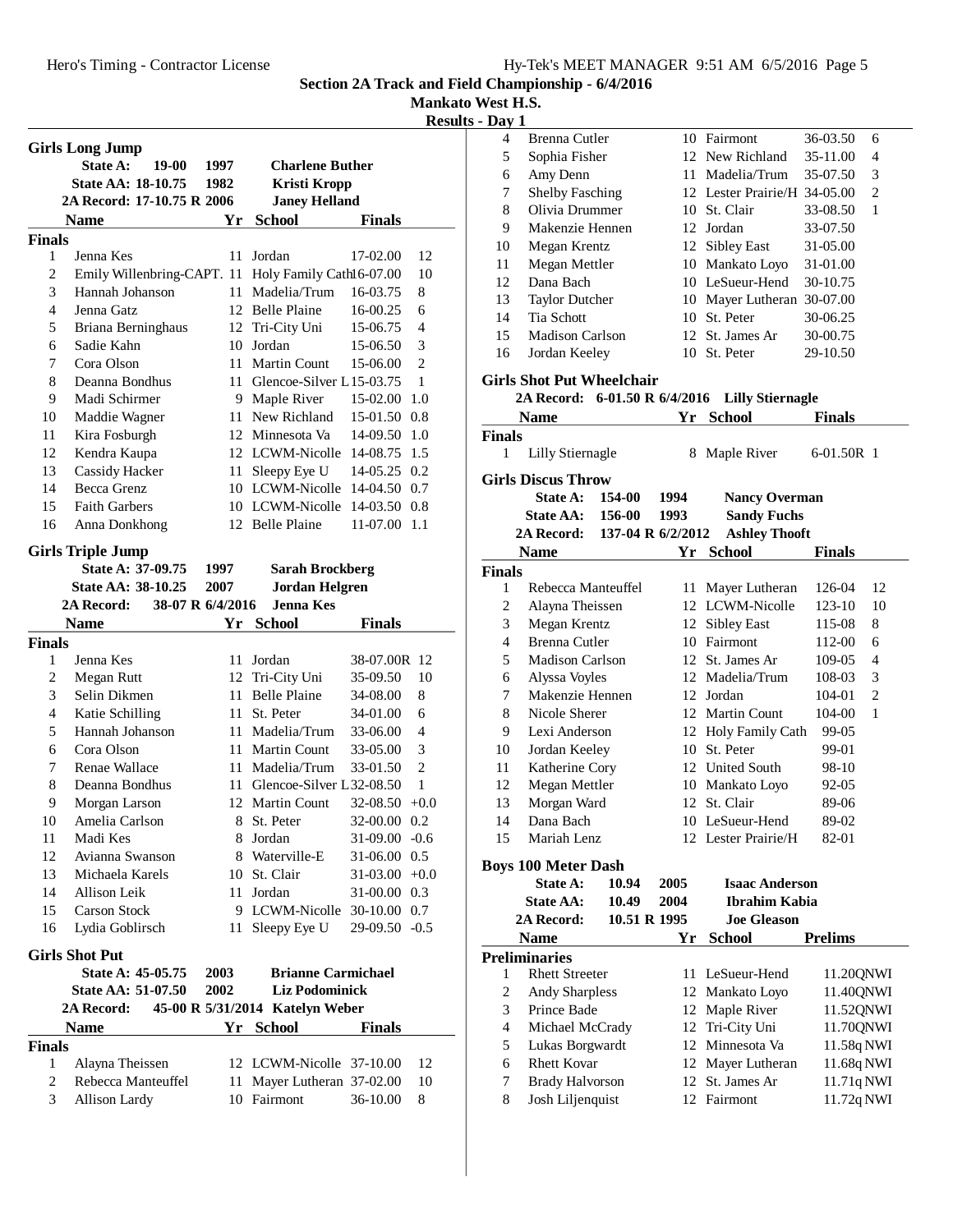| Mankato West H.S. |  |
|-------------------|--|
|                   |  |

| <b>Results -</b><br>Dav |  |
|-------------------------|--|
|-------------------------|--|

|                | <b>Preliminaries</b>                          |       |              | (Boys 100 Meter Dash)          |                | ілсэш      |
|----------------|-----------------------------------------------|-------|--------------|--------------------------------|----------------|------------|
|                | <b>Name</b>                                   |       |              | Yr School                      | <b>Prelims</b> |            |
| 9              | Nate Atkinson                                 |       | 12           | Holy Family Cath               | 11.74 NWI      |            |
| 10             | Dylan Melchert                                |       | 12           | Glencoe-Silver L               | 11.85          | <b>NWI</b> |
| 11             | Zach Ertel                                    |       |              | 10 Southwest Christ            | 11.97          | <b>NWI</b> |
| 12             | Sam Lassahn                                   |       | 11           | Tri-City Uni                   | 12.00          | <b>NWI</b> |
| 13             | Dawson Burkhardt                              |       | 11           | Martin Count                   | 12.02          | <b>NWI</b> |
| 13             | Roel Perales                                  |       | 9.           | <b>United South</b>            | 12.02          | NWI        |
| 15             | Josh Janike                                   |       | 11           | Janesville-W                   | 12.38          | <b>NWI</b> |
|                | <b>Boys 100 Meter Dash</b>                    |       |              |                                |                |            |
|                | <b>State A:</b>                               | 10.94 | 2005         | <b>Isaac Anderson</b>          |                |            |
|                | <b>State AA:</b>                              | 10.49 | 2004         | <b>Ibrahim Kabia</b>           |                |            |
|                | 2A Record:                                    |       | 10.51 R 1995 | <b>Joe Gleason</b>             |                |            |
|                | <b>Name</b>                                   |       | Yr           | School                         | Finals         |            |
| <b>Finals</b>  |                                               |       |              |                                |                |            |
| 1              | <b>Rhett Streeter</b>                         |       | 11           | LeSueur-Hend                   | 11.19          | 12         |
| $\overline{c}$ | Andy Sharpless                                |       | 12           | Mankato Loyo                   | 11.31          | 10         |
| 3              | Josh Liljenquist                              |       | 12           | Fairmont                       | 11.48          | 8          |
| 4              | Michael McCrady                               |       | 12           | Tri-City Uni                   | 11.63          | 6          |
| 5              | Prince Bade                                   |       | 12           | Maple River                    | 11.66          | 4          |
| 6              | <b>Brady Halvorson</b>                        |       | 12           | St. James Ar                   | 11.68          | 3          |
| 7              | Lukas Borgwardt                               |       | 12           | Minnesota Va                   | 11.68          | 2          |
| 8              | <b>Rhett Kovar</b>                            |       | 12           | Mayer Lutheran                 | 11.91          | 1          |
|                |                                               |       |              |                                |                |            |
|                | <b>Boys 200 Meter Dash</b><br><b>State A:</b> | 21.85 | 1996         | <b>Adam Freed</b>              |                |            |
|                | <b>State AA:</b>                              | 20.92 | 2004         | <b>Jon Boyd</b>                |                |            |
|                | 2A Record:                                    |       | 21.97 R 1995 | <b>Joe Gleason</b>             |                |            |
|                | <b>Name</b>                                   |       | Yr           | School                         | <b>Prelims</b> |            |
|                | <b>Preliminaries</b>                          |       |              |                                |                |            |
| 1              | Prince Bade                                   |       | 12           | Maple River                    | 22.73QNWI      |            |
| 2              | <b>Bailey Olson</b>                           |       | 12           | Blue Earth A                   | 23.42QNWI      |            |
| 3              | Michael McCrady                               |       | 12           | Tri-City Uni                   | 23.22QNWI      |            |
| 4              | <b>Rhett Streeter</b>                         |       | 11 -         | LeSueur-Hend                   | 23.46QNWI      |            |
| 5              | Dawson Burkhardt                              |       | 11           | Martin Count                   | 23.63q NWI     |            |
| 6              | Christian Roell                               |       | 12           | <b>Belle Plaine</b>            | 23.70q NWI     |            |
| 7              | Dylan Melchert                                |       | 12           | Glencoe-Silver L               | 23.88q NWI     |            |
| 8              | Zach Ertel                                    |       | 10           | Southwest Christ               | 23.96q NWI     |            |
| 9              | Mason Ponath                                  |       |              | 11 Belle Plaine                | 24.03 NWI      |            |
| 10             | Christopher Byrne                             |       |              | 10 Waterville-E                | 24.14 NWI      |            |
| 11             | Cedric Terry                                  |       |              | 12 Jordan                      | 24.60 NWI      |            |
| 12             | Evan Bergemann                                |       |              | 10 LCWM-Nicolle                | 24.91          | <b>NWI</b> |
| 13             | Angel Zamora                                  |       |              | 9 Madelia/Trum                 | 24.93          | <b>NWI</b> |
| 14             | Noah Schruin                                  |       |              | 9 St. Clair                    | 24.94          | <b>NWI</b> |
| 14             | Caleb Wickham                                 |       |              | 12 Jordan                      | 24.94          | <b>NWI</b> |
| 16             | Ben Beedle                                    |       |              | 10 Waterville-E                | 25.45          | <b>NWI</b> |
|                | <b>Boys 200 Meter Dash</b>                    |       |              |                                |                |            |
|                | <b>State A:</b>                               | 21.85 | 1996         | <b>Adam Freed</b>              |                |            |
|                | <b>State AA:</b>                              | 20.92 | 2004         | <b>Jon Boyd</b>                |                |            |
|                | 2A Record:                                    |       | 21.97 R 1995 | <b>Joe Gleason</b>             |                |            |
|                | <b>Name</b>                                   |       | Yr           | <b>School</b>                  | <b>Finals</b>  |            |
| <b>Finals</b>  |                                               |       |              |                                |                |            |
| 1              |                                               |       |              |                                |                |            |
| $\overline{c}$ | <b>Rhett Streeter</b><br>Prince Bade          |       | 11           | LeSueur-Hend<br>12 Maple River | 22.83<br>22.95 | 12         |

| 3              | <b>Bailey Olson</b>                          | 12   | Blue Earth A                    | 23.22         | 8                       |
|----------------|----------------------------------------------|------|---------------------------------|---------------|-------------------------|
| $\overline{4}$ | Michael McCrady                              |      | 12 Tri-City Uni                 | 23.28         | 6                       |
| 5              | Christian Roell                              |      | 12 Belle Plaine                 | 23.49         | 4                       |
| 6              | Dylan Melchert                               |      | 12 Glencoe-Silver L             | 24.12         | 3                       |
| 7              | Zach Ertel                                   |      | 10 Southwest Christ             | 24.14         | 2                       |
| 8              | Dawson Burkhardt                             |      | 11 Martin Count                 | 24.38         | $\mathbf{1}$            |
|                | <b>Boys 400 Meter Dash</b>                   |      |                                 |               |                         |
|                | <b>State A:</b><br>47.66                     | 1996 | <b>Tom Gerding</b>              |               |                         |
|                | <b>State AA:</b><br>47.59                    | 1993 | <b>Randy Melbourne</b>          |               |                         |
|                | 2A Record:                                   |      | 48.91 R 5/30/2015 John Schuster |               |                         |
|                | <b>Name</b>                                  |      | Yr School                       | <b>Finals</b> |                         |
| <b>Finals</b>  |                                              |      |                                 |               |                         |
| 1              | Lukas Borgwardt                              |      | 12 Minnesota Va                 | 50.70         | 12                      |
| 2              | Michael McCrady                              |      | 12 Tri-City Uni                 | 51.09         | 10                      |
| 3              | <b>Wyatt Quiring</b>                         |      | 10 Fairmont                     | 51.53         | 8                       |
| 4              | Nate Loegering                               |      | 11 Belle Plaine                 | 52.55         | 6                       |
| 5              | <b>Riley Clark</b>                           |      | 10 Janesville-W                 | 53.60         | 4                       |
| 6              | <b>Ryan Eustice</b>                          |      | 12 Janesville-W                 | 53.65         | 3                       |
| 7              | Angel Zamora                                 |      | 9 Madelia/Trum                  | 53.98         | 2                       |
| $8\,$          | Zack Schnabel                                |      | 12 Norwood-Young A              | 54.14         | $\mathbf{1}$            |
| 9              | <b>Jon Trost</b>                             |      | 11 Mayer Lutheran               | 54.33         |                         |
| 10             | <b>Josh Flemming</b>                         |      | 11 New Richland                 | 54.40         |                         |
| 11             | Taylor Witt                                  |      | 12 Belle Plaine                 | 54.46         |                         |
| 12             | Ryan Samuelson                               | 8    | Jordan                          | 54.50         |                         |
| 13             | Josiah Colman                                | 9.   | Southwest Christ                | 55.17         |                         |
| 14             | Jim St. Peter                                | 11   | Sleepy Eye U                    | 55.28         |                         |
| 15             | Airk Saathoff                                | 11   | Maple River                     | 57.03         |                         |
| 16             | Christopher Byrne                            |      | 10 Waterville-E                 | 59.27         |                         |
|                |                                              |      |                                 |               |                         |
|                | <b>Boys 800 Meter Run</b>                    |      |                                 |               |                         |
|                | State A: 1:50.72                             | 1996 | <b>Jason Owen</b>               |               |                         |
|                | State AA: 1:49.76                            | 2001 | <b>Trent Riter</b>              |               |                         |
|                | 2A Record: 1:55.24 R 5/30/2015 Shane Streich |      |                                 |               |                         |
|                | <b>Name</b>                                  |      | Yr School                       | <b>Finals</b> |                         |
| <b>Finals</b>  |                                              |      |                                 |               |                         |
| 1              | Joe Esenther-CAPT.                           |      | 12 Holy Family Cath 1:58.85     |               | 12                      |
| 2              | Angelo Metzger                               |      | 12 G-F-W                        | 1:58.91       | 10                      |
| 3              | Michael Schaefer                             |      | 12 Glencoe-Silver L 2:02.69     |               | 8                       |
| 4              | Fabian Riegelsberger                         |      | 11 Blue Earth A                 | 2:02.97       | 6                       |
| 5              | Trevor Lemmon                                |      | 12 Maple River                  | 2:03.11       | 4                       |
| 6              | Kellen Bergs                                 | 11   | <b>Belle Plaine</b>             | 2:04.74       | 3                       |
| 7              | Justin Bennett                               | 12   | <b>Sibley East</b>              | 2:07.22       | $\overline{\mathbf{c}}$ |
| $8\,$          | Jebadiah Merkle                              | 10   | Southwest Christ                | 2:07.47       | 1                       |
| 9              | Francisco Medina                             | 12   | Norwood-Young A 2:07.98         |               |                         |
| 10             | Chris Mulholland                             | 11   | <b>United South</b>             | 2:09.89       |                         |
| 11             | Will Keller                                  |      | 12 Maple River                  | 2:13.06       |                         |
| 12             | Samuel Stresemann                            | 11   | $G-F-W$                         | 2:13.85       |                         |
| 13             | Seth Hartman                                 | 11   | LCWM-Nicolle                    | 2:17.50       |                         |
| 14             | Jayden Johnson                               |      | 9 LCWM-Nicolle                  | 2:17.61       |                         |
| 15             | Marco Geyer                                  | 9.   | Waterville-E                    | 2:18.12       |                         |
| 16             | Ricardo Vite                                 |      | 10 St. James Ar                 | 2:19.67       |                         |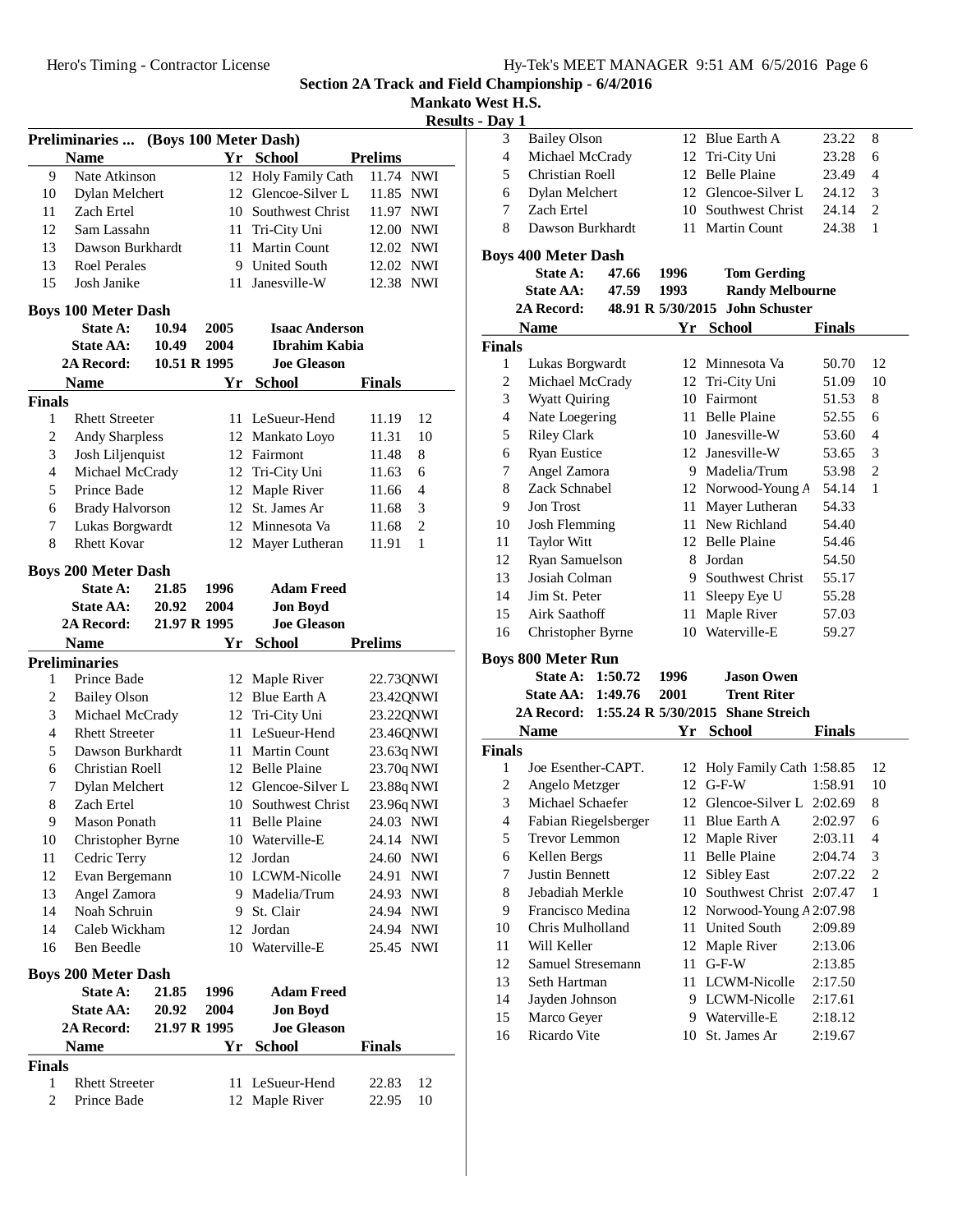**Mankato West H.S.**

**Results - Day 1**

|               |                               |                |        |                                              |                | <b>Kesul</b>   |
|---------------|-------------------------------|----------------|--------|----------------------------------------------|----------------|----------------|
|               | <b>Boys 1600 Meter Run</b>    |                |        |                                              |                |                |
|               | <b>State A:</b>               | 4:15.56        |        | 5/30/2014 Shane Streich                      |                |                |
|               | <b>State AA:</b>              | 4:08.51        | 2001   | <b>Nick Schneider</b>                        |                |                |
|               |                               |                |        | 2A Record: 4:15.56 R 5/30/2015 Shane Streich |                |                |
|               | <b>Name</b>                   |                | Yr     | <b>School</b>                                | <b>Finals</b>  |                |
| <b>Finals</b> |                               |                |        |                                              |                |                |
| 1             | John Roth                     |                | 12     | LCWM-Nicolle                                 | 4:31.50        | 12             |
| 2             | Jebadiah Merkle               |                |        | 10 Southwest Christ 4:32.68                  |                | 10             |
| 3             | Samuel Stresemann             |                | $11 -$ | $G-F-W$                                      | 4:33.62        | 8              |
| 4             | Jon Shirley                   |                |        | 12 Southwest Christ 4:36.41                  |                | 6              |
| 5             | <b>Brandon Steffl</b>         |                |        | 12 Minnesota Va                              | 4:37.84        | 4              |
| 6             | Hugo Ruiz                     |                |        | 8 Tri-City Uni                               | 4:44.19        | 3              |
| 7             | Josh Sundblad                 |                |        | 12 Fairmont                                  | 4:47.21        | $\overline{c}$ |
| 8             | Stephen Dobie                 |                |        | 10 Maple River                               | 4:54.42        | 1              |
| 9             | Seth Hartman                  |                |        | 11 LCWM-Nicolle                              | 4:55.00        |                |
| 10            | <b>Elliot Rudd</b>            |                |        | 9 Belle Plaine                               | 4:56.22        |                |
| 11            | Leo Tellez                    |                |        | 10 St. James Ar                              | 5:00.32        |                |
| 12            | John Cole                     |                |        | 12 New Richland                              | 5:04.51        |                |
| 13            |                               |                |        | 8 St. James Ar                               | 5:04.91        |                |
| 14            | Troy Parulski                 |                |        |                                              |                |                |
|               | Nathan Willett                |                |        | 10 Fairmont                                  | 5:07.77        |                |
|               | <b>Boys 3200 Meter Run</b>    |                |        |                                              |                |                |
|               | <b>State A:</b>               | 9:06.21        | 1988   | <b>Donovan Bergstrom</b>                     |                |                |
|               | <b>State AA:</b>              | 9:02.65        | 2007   | <b>Elliot Heath</b>                          |                |                |
|               | <b>2A Record:</b>             | 9:45.49 R 2005 |        | <b>Daniel Murray</b>                         |                |                |
|               | <b>Name</b>                   |                | Yr     | <b>School</b>                                | <b>Finals</b>  |                |
| <b>Finals</b> |                               |                |        |                                              |                |                |
| 1             | Jon Shirley                   |                |        | 12 Southwest Christ 10:06.87                 |                | 12             |
| 2             | Symon Keiser                  |                |        | 8 Jordan                                     | 10:09.31       | 10             |
| 3             | Kaden Cameron                 |                |        | 10 Janesville-W                              | 10:22.52       | 8              |
| 4             | <b>Grant Strukel</b>          |                |        | 8 Blue Earth A                               | 10:26.02       | 6              |
| 5             | Lukas Pierson                 |                |        | 10 St. James Ar                              | 10:30.33       | 4              |
| 6             | Austin Schroepfer             |                |        | 11 Glencoe-Silver L 10:36.88                 |                | 3              |
| 7             | Colton Ziegler                |                |        | 12 Maple River                               | 10:39.55       | $\overline{2}$ |
| 8             | Javier Victorino              |                |        | 10 G-F-W                                     | 10:40.40       | 1              |
| 9             | Kyle Siemon                   |                |        | 10 Belle Plaine                              | 10:45.36       |                |
| 10            | <b>Brett Omtvedt</b>          |                |        | 8 Mankato Loyo                               | 10:48.84       |                |
| 11            | Lane Schwarz                  |                |        | 9 LeSueur-Hend                               | 10:49.35       |                |
| 12            | Andrew Moeller                |                | 9      | Fairmont                                     | 11:00.16       |                |
| 13            | Brandon Steffl                |                | 12     | Minnesota Va                                 | 11:21.61       |                |
|               |                               |                |        |                                              |                |                |
|               | <b>Boys 110 Meter Hurdles</b> |                |        |                                              |                |                |
|               | <b>State A:</b>               | 14.48          | 1996   | <b>Luke Pfeiffer</b>                         |                |                |
|               | <b>State AA:</b>              | 14.06          | 1994   | <b>Niles Deneen</b>                          |                |                |
|               | <b>2A Record:</b>             |                |        | 14.75 R 5/31/2008 Paul Mallory               |                |                |
|               | <b>Name</b>                   |                |        | Yr School                                    | <b>Prelims</b> |                |
|               | <b>Preliminaries</b>          |                |        |                                              |                |                |
| 1             | Dawson Moe                    |                | 12     | Jordan                                       | 15.58QNWI      |                |
| 2             | Sam Wiechman                  |                |        | 12 Minnesota Va                              | 15.82QNWI      |                |
| 3             | Carter Rynda                  |                |        | 12 Tri-City Uni                              | 15.92QNWI      |                |
| 4             | Alex Guerrero                 |                |        | 12 Mankato Loyo                              | 16.06QNWI      |                |
| 5             | Miguel Gonzalez               |                |        | 12 St. James Ar                              | 16.05q NWI     |                |
| 6             | <b>Brandon Olson</b>          |                |        | 12 Blue Earth A                              | 16.17q NWI     |                |
| 7             | Logan Tesch                   |                | 10     | <b>Sibley East</b>                           | 16.27q NWI     |                |
| 8             | Mohamud Issack                |                | 11     | St. Peter                                    | 16.30q NWI     |                |

| 9              | Logan Stock                   |                  | 11-  | LCWM-Nicolle                   | 16.56 NWI     |                |
|----------------|-------------------------------|------------------|------|--------------------------------|---------------|----------------|
| 10             | <b>Gunnar Fering</b>          |                  |      | 9 Blue Earth A                 | 16.74 NWI     |                |
| 11             | Seth Becker                   |                  |      | 11 Blue Earth A                | 16.96 NWI     |                |
| 12             | <b>Ben Twite</b>              |                  |      | 12 Jordan                      | 17.42         | NWI            |
| 13             | <b>Tuckor Anderson</b>        |                  |      | 12 Janesville-W                | 17.58         | NWI            |
| 14             | Tyler Ehrke                   |                  |      | 11 Glencoe-Silver L            | 17.70 NWI     |                |
| 15             | Noah Decker                   |                  |      | 11 Maple River                 | 18.24 NWI     |                |
| 16             | Ako Butler                    |                  | 9    | Jordan                         | 18.40         | NWI            |
|                | <b>Boys 110 Meter Hurdles</b> |                  |      |                                |               |                |
|                | <b>State A:</b>               | 14.48            | 1996 | <b>Luke Pfeiffer</b>           |               |                |
|                | <b>State AA:</b>              | 14.06            | 1994 | <b>Niles Deneen</b>            |               |                |
|                | 2A Record:                    |                  |      | 14.75 R 5/31/2008 Paul Mallory |               |                |
|                | Name                          |                  |      | Yr School                      | Finals        |                |
| <b>Finals</b>  |                               |                  |      |                                |               |                |
| 1              | Dawson Moe                    |                  |      | 12 Jordan                      | 15.41         | 12             |
| $\overline{c}$ | <b>Brandon Olson</b>          |                  |      | 12 Blue Earth A                | 15.61         | 10             |
| 3              | Sam Wiechman                  |                  |      | 12 Minnesota Va                | 15.76         | 8              |
| 4              | Miguel Gonzalez               |                  |      | 12 St. James Ar                | 15.76         | 6              |
| 5              | Mohamud Issack                |                  | 11 - | St. Peter                      | 16.19         | 4              |
| 6              | Logan Tesch                   |                  |      | 10 Sibley East                 | 16.28         | 3              |
| 7              | Alex Guerrero                 |                  |      | 12 Mankato Loyo                | 16.49         | $\overline{c}$ |
| 8              | Carter Rynda                  |                  | 12   | Tri-City Uni                   | 17.56         | 1              |
|                |                               |                  |      |                                |               |                |
|                |                               |                  |      |                                |               |                |
|                | <b>Boys 300 Meter Hurdles</b> |                  |      |                                |               |                |
|                | <b>State A:</b>               | 37.39            | 1999 | <b>Mitch Potter</b>            |               |                |
|                | <b>State AA:</b>              | 36.97            | 1987 | Dan Banister                   |               |                |
|                | 2A Record:                    | 39.17 R 6/2/2012 |      | <b>Ryan Heuer</b>              |               |                |
|                | <b>Name</b>                   |                  | Yr   | <b>School</b>                  | <b>Finals</b> |                |
| <b>Finals</b>  |                               |                  |      |                                |               |                |
| 1              | Mohamud Issack                |                  | 11.  | St. Peter                      | 40.52         | 12             |
| $\overline{c}$ | Dawson Moe                    |                  |      | 12 Jordan                      | 40.53         | 10             |
| 3              | Miguel Gonzalez               |                  |      | 12 St. James Ar                | 41.11         | 8              |
| $\overline{4}$ | <b>Tylar Larson</b>           |                  |      | 12 St. James Ar                | 41.75         | 6              |
| 5              | Sam Wiechman                  |                  |      | 12 Minnesota Va                | 41.79         | 4              |
| 6              | Ruben Baltierrez              |                  |      | 12 Belle Plaine                | 41.82         | 3              |
| 7              | <b>Brandon Olson</b>          |                  |      | 12 Blue Earth A                | 42.26         | $\overline{c}$ |
| 8              | Seth Becker                   |                  |      | 11 Blue Earth A                | 43.29         | 1              |
| 9              | Carter Rynda                  |                  |      | 12 Tri-City Uni                | 43.39         |                |
| 10             | Alex Guerrero                 |                  |      | 12 Mankato Loyo                | 43.97         |                |
| 11             | Austin Pelowski               |                  |      | 12 Jordan                      | 44.03         |                |
| 12             | Sam Scattarella-CAPT.         |                  | 12   | Holy Family Cath               | 44.11         |                |
| 13             | <b>Brady Agrimson</b>         |                  | 9.   | New Richland                   | 44.41         |                |
| 14             | Tyler Ehrke                   |                  | 11   | Glencoe-Silver L               | 44.88         |                |
| 15             | <b>Gunnar Fering</b>          |                  | 9    | <b>Blue Earth A</b>            | 45.32         |                |
| 16             | Lucas Mortensen               |                  | 11   | St. Clair                      | 46.31         |                |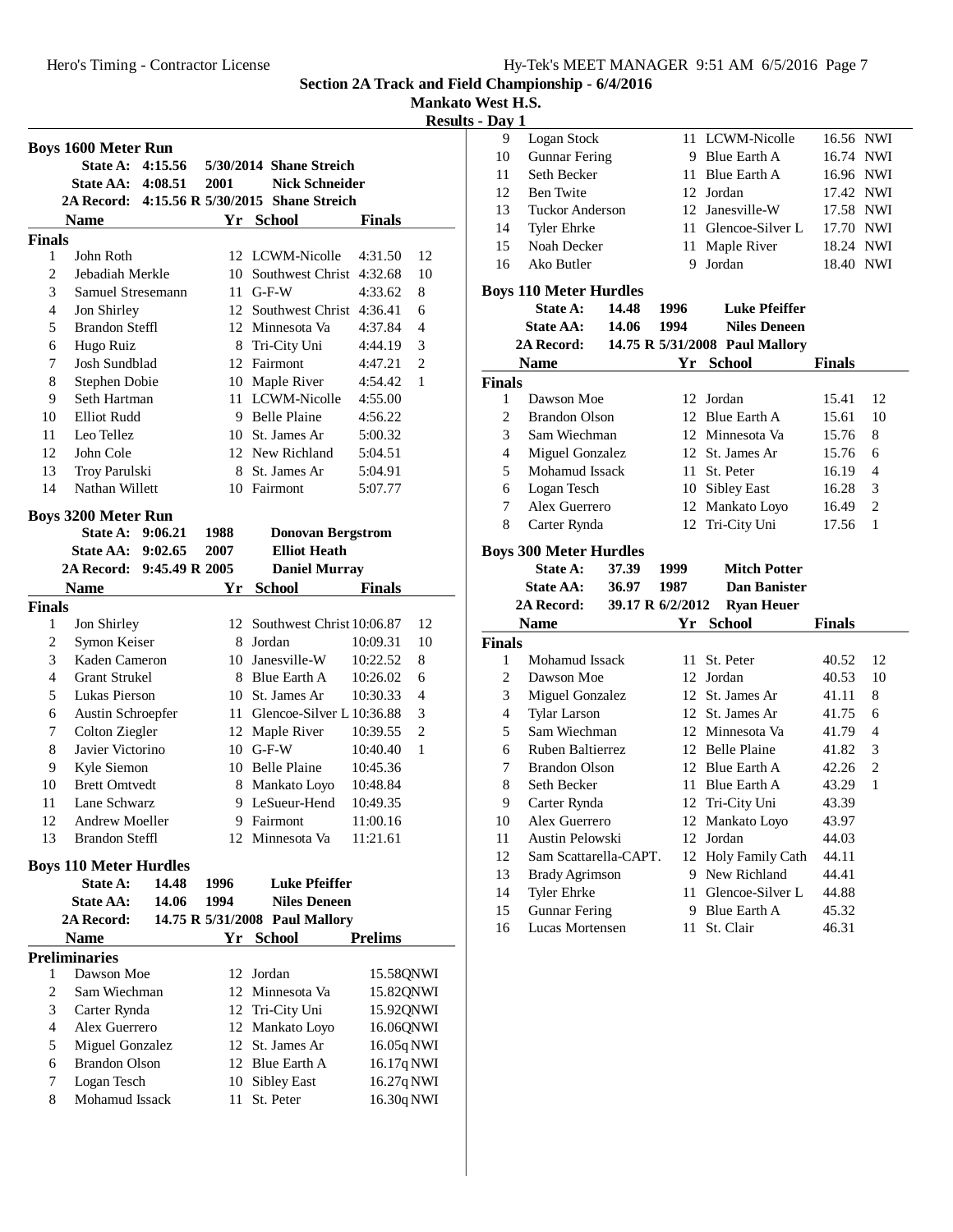| <b>Mankato West H.S.</b> |  |
|--------------------------|--|
|--------------------------|--|

|                    |                                                                         |                                             | TTCh |
|--------------------|-------------------------------------------------------------------------|---------------------------------------------|------|
|                    | <b>Boys 4x100 Meter Relay</b>                                           |                                             |      |
|                    | 42.98<br><b>State A:</b><br>2004                                        | <b>Hermantown</b>                           |      |
|                    | D Jago, M Sumbs, N Holt, K Schmidt                                      |                                             |      |
|                    | 2003<br><b>State AA:</b><br>41.82                                       | <b>Eastview</b>                             |      |
|                    | J Bowen, J Shevlin, J DeFrance, S Shaw                                  |                                             |      |
|                    | 2A Record:<br>43.67 R 6/2/2012                                          | Waseca                                      |      |
|                    | L Hoehn, W Dvorak, B Kolander, D Hermanstorfer                          |                                             |      |
|                    | <b>Team</b>                                                             | <b>Relay</b><br>Finals                      |      |
| <b>Finals</b><br>1 |                                                                         |                                             |      |
|                    | Belle Plaine*                                                           | 44.61                                       | 12   |
|                    | 1) Brenden Eyrich 10<br>3) Ben Dvorak 12                                | 2) Christian Roell 12<br>4) Marcus Walsh 10 |      |
| 2                  | Fairmont                                                                | 44.70                                       | 10   |
|                    | 1) Thomas Willett 11                                                    | 2) Peter Erickson 12                        |      |
|                    | 3) Cody Fischer 10                                                      | 4) Josh Liljenquist 12                      |      |
| 3                  | St. James Area*                                                         | 44.99                                       | 8    |
|                    | 1) Chris Johnson 12                                                     | 2) Tylar Larson 12                          |      |
|                    | 3) Noah Pinke 12                                                        | 4) Brady Halvorson 12                       |      |
| 4                  | Jordan                                                                  | 46.39                                       | 6    |
|                    | 1) Ben Twite 12                                                         | 2) Kyle Knutson 12                          |      |
|                    | 3) Julian Morales 9                                                     | 4) Cedric Terry 12                          |      |
| 5                  | Norwood-Young America                                                   | 46.62                                       | 4    |
|                    | 1) Dylan Schultz 12                                                     | 2) Zack Schnabel 12                         |      |
|                    | 3) Angel Perez 12                                                       | 4) Pisces Tek 10                            |      |
| 6                  | Madelia/Truman*                                                         | 46.87                                       | 3    |
|                    | 1) Derrick VanHee 12                                                    | 2) Dakota McCraw 12                         |      |
|                    | 3) Kyle Schultz 12                                                      | 4) Carter Fellows 12                        |      |
|                    | St. Clair                                                               | DO                                          |      |
|                    | 1) Caleb Hall 11                                                        | 2) Jack Thompson 10                         |      |
|                    | 3) Paul Lang 12                                                         | 4) Sam Schruin 12                           |      |
|                    | LeSueur-Henderson                                                       | DQ                                          |      |
|                    | 1) Rhett Streeter 11                                                    | 2) Mason Straub 11                          |      |
|                    | 3) Jorge Hernandez 9                                                    | 4) Frank Turek 11                           |      |
|                    |                                                                         |                                             |      |
|                    | <b>Boys 4x200 Meter Relay</b><br>State A: 1:28.93<br>2004               |                                             |      |
|                    | D Jago, M Sumbs, N Holt, K Schmidt                                      | <b>Hermantown</b>                           |      |
|                    | State AA: 1:27.73<br>2004                                               |                                             |      |
|                    |                                                                         | <b>Mankato East</b>                         |      |
|                    | J Kaus, D Kjolsing, J Melchior, J Boyd<br>2A Record: 1:30.61 R 6/2/2012 | Waseca                                      |      |
|                    | L Hoehn, W Dvorak, B Kolander, D Hermanstorfer                          |                                             |      |
|                    |                                                                         |                                             |      |
|                    | <b>Team</b>                                                             | <b>Relay</b><br><b>Finals</b>               |      |
| <b>Finals</b>      |                                                                         |                                             |      |
| 1                  | St. Clair                                                               | 1:31.68                                     | 12   |
|                    | 1) Caleb Hall 11                                                        | 2) Jack Thompson 10                         |      |
|                    | 3) Mitchell Weber 10<br>St. James Area*                                 | 4) Sam Schruin 12<br>1:32.46                |      |
| 2                  |                                                                         |                                             | 10   |
|                    | 1) Tylar Larson 12<br>3) Miguel Gonzalez 12                             | 2) Noah Pinke 12<br>4) Brady Halvorson 12   |      |
|                    | Belle Plaine*                                                           |                                             |      |
| 3                  |                                                                         | 1:33.91                                     | 8    |
|                    | 1) Ben Dvorak 12                                                        | 2) Christian Roell 12                       |      |
| 4                  | 3) Mason Ponath 11<br>Jordan                                            | 4) Taylor Witt 12                           | 6    |
|                    | 1) Dawson Moe 12                                                        | 1:34.35<br>2) Austin Pelowski 12            |      |
|                    | 3) Caleb Wickham 12                                                     | 4) Cedric Terry 12                          |      |
|                    |                                                                         |                                             |      |

| - Day 1       |                                                   |              |                                |    |
|---------------|---------------------------------------------------|--------------|--------------------------------|----|
| 5             | Minnesota Va                                      |              | 1:36.79                        | 4  |
|               | 1) Noah Webb 12                                   |              | 2) Bryan Kokesch 12            |    |
|               | 3) Silas Dose 12                                  |              | 4) Brandon Karstens 11         |    |
| 6             | Glencoe-Silver Lake                               |              | 1:36.83                        | 3  |
|               | 1) Dylan Melchert 12                              |              | 2) Mitchell Rothstein 12       |    |
|               | 3) Shane Ehrke 12                                 |              | 4) Aaron Giesen 12             |    |
| 7             | United South Central*                             |              | 1:37.71                        | 2  |
|               | 1) Roel Perales 9                                 |              | 2) Chris Martens 10            |    |
|               | 3) Cody Cory 10                                   |              | 4) Chris Mulholland 11         |    |
|               | Fairmont                                          |              | DQ                             |    |
|               | 1) Josh Liljenquist 12                            |              | 2) Peter Erickson 12           |    |
|               | 3) Nate Subbert 12                                |              | 4) Wyatt Quiring 10            |    |
|               |                                                   |              |                                |    |
|               | <b>Boys 4x400 Meter Relay</b><br>State A: 3:20.64 |              |                                |    |
|               |                                                   | 1999         | <b>St. Michael-Albertville</b> |    |
|               | <b>B Beaudre, S Glaeser, M Robeck, M Potter</b>   |              |                                |    |
|               | State AA: 3:17.39                                 | 1997         | <b>Stillwater</b>              |    |
|               | A Runk, L Lumby, N Langer, T Mitchell             |              |                                |    |
|               | 2A Record: 3:25.53 R 1997                         |              | LeCenter/Cleveland             |    |
|               | J McCabe, A Farm, J Skistad, R Losinski           |              |                                |    |
|               | Team                                              | <b>Relay</b> | <b>Finals</b>                  |    |
| <b>Finals</b> |                                                   |              |                                |    |
| 1             | Minnesota Va                                      |              | 3:27.65                        | 12 |
|               | 1) Noah Webb 12                                   |              | 2) Bryan Kokesch 12            |    |
|               | 3) Sam Wiechman 12                                |              | 4) Lukas Borgwardt 12          |    |
| 2             | Fairmont                                          |              | 3:28.14                        | 10 |
|               | 1) Thomas Willett 11                              |              | 2) Nate Subbert 12             |    |
|               | 3) Josh Sundblad 12                               |              | 4) Wyatt Quiring 10            |    |
| 3             | St. Clair                                         |              | 3:31.25                        | 8  |
|               | 1) Caleb Hall 11                                  |              | 2) Jack Thompson 10            |    |
|               | 3) Blake Storm 11                                 |              | 4) Sam Schruin 12              |    |
| 4             | Mayer Lutheran                                    |              | 3:34.50                        | 6  |
|               | 1) Ben Quiram 12                                  |              | 2) Rhett Kovar 12              |    |
|               | 3) Jon Trost 11                                   |              | 4) Charlie Menke 12            |    |
| 5             | Belle Plaine*                                     |              | 3:34.92                        | 4  |
|               | 1) Taylor Witt 12                                 |              | 2) Mason Ponath 11             |    |
|               | 3) Max Ponath 11                                  |              | 4) Nate Loegering 11           |    |
| 6             | New Richland-H-E-G                                |              | 3:37.54                        | 3  |
|               | 1) Tyler Schlaak 12                               |              | 2) John Cole 12                |    |
| 7             | 3) Nathan Krause 12<br>Jordan                     |              | 4) Josh Flemming 11<br>3:38.65 |    |
|               | 1) Niles Case 11                                  |              |                                | 2  |
|               |                                                   |              | 2) Nick Bronk 11               |    |
| 8             | 3) Austin Pelowski 12<br>Mankato Loyo             |              | 4) Ryan Samuelson 8<br>3:51.67 | 1  |
|               | 1) Andy Sharpless 12                              |              | 2) Chandler Barrie 12          |    |
|               | 3) Joey Zalusky 11                                |              | 4) Landon Javens 10            |    |
|               |                                                   |              |                                |    |
|               |                                                   |              |                                |    |
|               |                                                   |              |                                |    |
|               |                                                   |              |                                |    |
|               |                                                   |              |                                |    |
|               |                                                   |              |                                |    |
|               |                                                   |              |                                |    |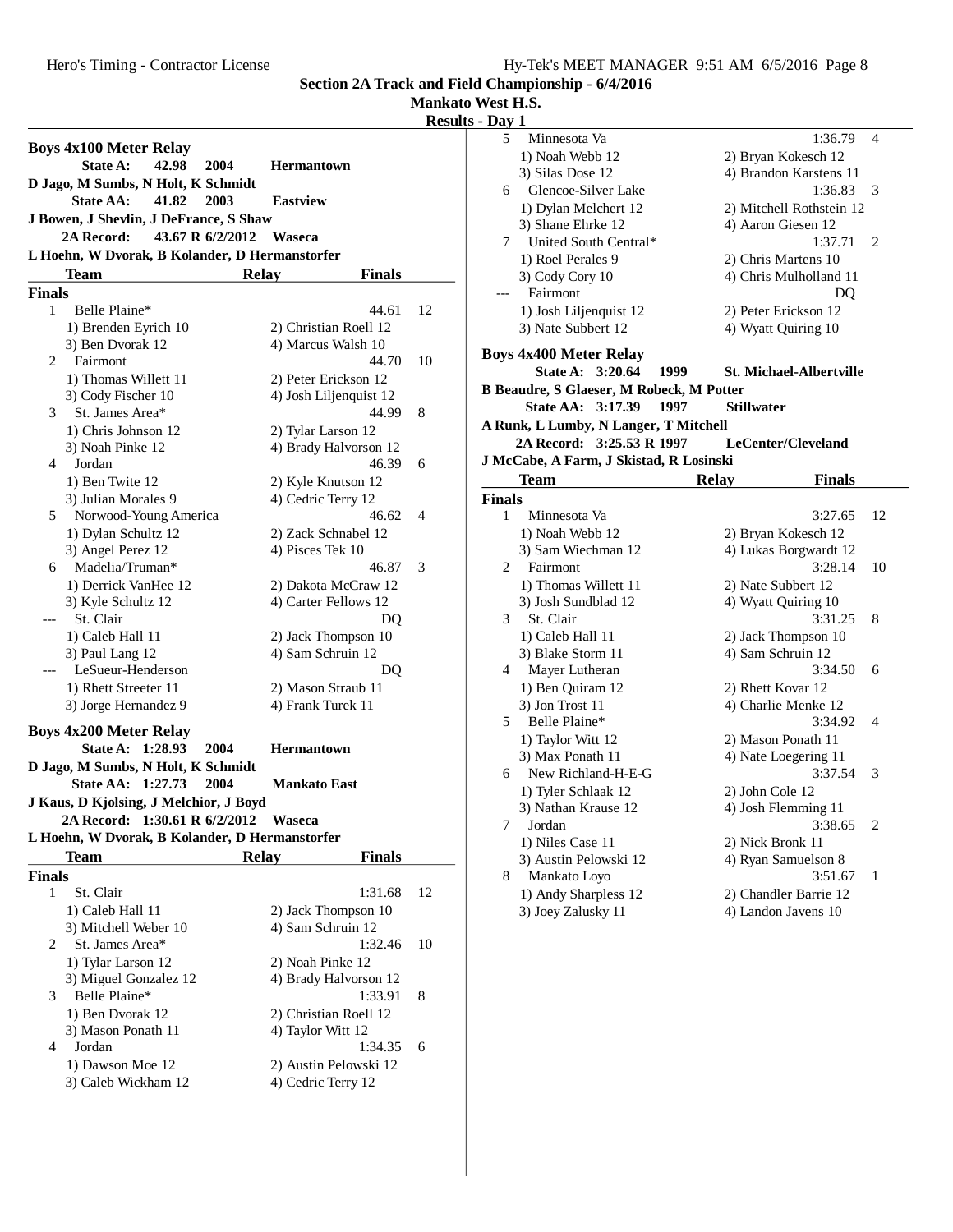**Mankato West H.S.**

|                |                                             |             |      |                         |               | res            |
|----------------|---------------------------------------------|-------------|------|-------------------------|---------------|----------------|
|                | <b>Boys 4x800 Meter Relay</b>               |             |      |                         |               |                |
|                | State A: 7:56.21                            |             | 2007 | <b>Pine Island</b>      |               |                |
|                | D. Meints, M. Hussein, M. Lambeth, J. Gabor |             |      |                         |               |                |
|                | State AA: 7:47.33                           |             | 2007 | Willmar                 |               |                |
|                | M. Yusaf, A. Awale, K. Adeys, Z. Coquyt     |             |      |                         |               |                |
|                | 2A Record: 8:07.09 R 6/2/2012               |             |      | Madelia/Truman*         |               |                |
|                | C Arndt, L Leal, A Cooling, C Ekstrom       |             |      |                         |               |                |
|                | <b>Team</b>                                 |             |      | <b>Relay</b>            | <b>Finals</b> |                |
| <b>Finals</b>  |                                             |             |      |                         |               |                |
| 1              | Fairmont                                    |             |      |                         | 8:08.75       | 12             |
|                | 1) Nate Subbert 12                          |             |      | 2) Thomas Willett 11    |               |                |
|                | 3) Andrew Moeller 9                         |             |      | 4) Josh Sundblad 12     |               |                |
| 2              | Mankato Loyo                                |             |      |                         | 8:13.11       | 10             |
|                | 1) Landon Javens 10                         |             |      | 2) Micah Rentschler 9   |               |                |
|                | 3) Brady Omtvedt 10                         |             |      | 4) Chandler Barrie 12   |               |                |
| 3              | Belle Plaine*                               |             |      |                         | 8:20.78       | 8              |
|                | 1) Brendan Mackedanz 12                     |             |      | 2) Kellen Bergs 11      |               |                |
|                | 3) Dylan Bigaouette 12                      |             |      | 4) Nate Loegering 11    |               |                |
| 4              | New Richland-H-E-G                          |             |      |                         | 8:23.75       | 6              |
|                | 1) Tyler Schlaak 12                         |             |      | 2) John Cole 12         |               |                |
|                | 3) Nathan Krause 12                         |             |      | 4) Josh Flemming 11     |               |                |
|                | Mayer Lutheran<br>5                         |             |      |                         | 8:34.55       | 4              |
|                | 1) Ben Quiram 12                            |             |      | 2) Brandon Holmes 12    |               |                |
| 6              | 3) Jon Trost 11<br>Jordan                   |             |      | 4) Charlie Menke 12     | 8:37.55       | 3              |
|                | 1) Niles Case 11                            |             |      | 2) Nick Bronk 11        |               |                |
|                | 3) Max Ceplecha 8                           |             |      | 4) Grant Lightfoot 10   |               |                |
| 7              | LeSueur-Henderson                           |             |      |                         | 8:55.07       | 2              |
|                | 1) Matthew Plieseis 10                      |             |      | 2) Daniel Felmlee 11    |               |                |
|                | 3) Lane Schwarz 9                           |             |      | 4) Ben Kroehler 12      |               |                |
| 8              | Waterville-E                                |             |      |                         | 9:32.00       | 1              |
|                | 1) Jackson Galler 11                        |             |      | 2) Marco Geyer 9        |               |                |
|                | 3) Lewis Becker 10                          |             |      | 4) Matthew VanHoudt 8   |               |                |
|                | <b>Boys High Jump</b>                       |             |      |                         |               |                |
|                | <b>State A:</b>                             | 6-10        | 1981 | <b>Ken Larson</b>       |               |                |
|                | <b>State AA:</b>                            | 7-01        | 1973 | <b>Rod Raver</b>        |               |                |
|                | <b>2A Record:</b>                           | 6-09 R 1993 |      | <b>Andrew Kolars</b>    |               |                |
|                | Name                                        |             | Yr   | <b>School</b>           | <b>Finals</b> |                |
| <b>Finals</b>  |                                             |             |      |                         |               |                |
| 1              | Logan Stock                                 |             |      | 11 LCWM-Nicolle         | 6-01.00       | 12             |
| $\overline{c}$ | Kyle Knutson                                |             |      | 12 Jordan               | 6-01.00       | 10             |
| 3              | Miguel Gonzalez                             |             |      | 12 St. James Ar         | 6-01.00       | 7              |
| 3              | Trevor Lemmon                               |             |      | 12 Maple River          | 6-01.00       | 7              |
| 5              | <b>Rhett Kovar</b>                          |             | 12   | Mayer Lutheran          | 5-09.00       | 4              |
| 6              | Dylan Schultz                               |             | 12   | Norwood-Young A 5-09.00 |               | 3              |
| 7              | <b>Brady Isebrand</b>                       |             | 11   | LCWM-Nicolle            | 5-09.00       | $\overline{c}$ |
| 8              | Lucas Simpson                               |             |      | 10 Fairmont             | 5-07.00       | 1              |
| 9              | Kyle Schultz                                |             |      | 12 Madelia/Trum         | 5-07.00       |                |
| 10             | Noah Greenfield                             |             | 12   | Maple River             | 5.00          |                |
| 11             | <b>Shane Ehrke</b>                          |             | 12   | Glencoe-Silver L        | 5.00          |                |
| 11             | Sam Lassahn                                 |             | 11   | Tri-City Uni            | 5.00          |                |
|                | Nik Weiers                                  |             | 12   | <b>Belle Plaine</b>     | NΗ            |                |
|                | William Clarke                              |             |      | 9 LeSueur-Hend          | NΗ            |                |
|                |                                             |             |      |                         |               |                |

|                    | <b>Boys Pole Vault</b>                        |             |                                                       |                          |                |
|--------------------|-----------------------------------------------|-------------|-------------------------------------------------------|--------------------------|----------------|
|                    | <b>State A:</b><br>15-03                      | 1997        | <b>Chip Malmstrom &amp; Jon Ander:</b>                |                          |                |
|                    | <b>State AA:</b><br>15-07                     | 1997        | <b>Tim Koupal</b>                                     |                          |                |
|                    | 2A Record: 15-03.50 R 5/31/2008 Erik Romsdahl |             |                                                       |                          |                |
|                    | <b>Name</b>                                   | Yr          | School                                                | <b>Finals</b>            |                |
| <b>Finals</b>      |                                               |             |                                                       |                          |                |
| 1                  | Logan Stock                                   |             | 11 LCWM-Nicolle 13-00.00                              |                          | 12             |
| 2                  | <b>Thomas Franek</b>                          |             | 12 Tri-City Uni                                       | 13-00.00                 | 10             |
| 3                  | Reid Hanson                                   | 11 -        | Maple River                                           | 11-09.00                 | 8              |
| 4                  | Gio Ramirez                                   |             | 12 Glencoe-Silver L11-09.00                           |                          | 6              |
| 5                  | Nick Saucier                                  |             | 12 LCWM-Nicolle                                       | $11-03.00$               | 4              |
| 6                  | Jaden Taylor                                  |             | 8 Waterville-E                                        | 10-09.00                 | 2.5            |
| 6                  | <b>Justin Hill</b>                            |             | 12 Waterville-E                                       | 10-09.00                 | 2.5            |
| 8                  | <b>Ben Dvorak</b>                             |             | 12 Belle Plaine                                       | 10-09.00                 | 1              |
| 9                  | <b>Brandon Holmes</b>                         |             | 12 Mayer Lutheran 10-09.00                            |                          |                |
| 10                 | <b>Stephen Dalsin</b>                         |             | 10 Jordan                                             | 10-09.00                 |                |
| 11                 | Brendan Mackedanz                             |             | 12 Belle Plaine                                       | 10-03.00                 |                |
| 12                 | Nick Huinker                                  |             | 12 Mayer Lutheran                                     | 10-03.00                 |                |
| 13                 | Devin May                                     |             | 10 Belle Plaine                                       | 10-03.00                 |                |
| ---                | Jeven Poland                                  |             | 12 United South                                       | NH                       |                |
| ---                | Cody Walters                                  |             | 10 Maple River                                        | NH                       |                |
|                    |                                               |             |                                                       |                          |                |
|                    | <b>Boys Long Jump</b>                         |             |                                                       |                          |                |
|                    | State A: 23-10.25                             | 1982        | <b>John Bodine</b>                                    |                          |                |
|                    | <b>State AA: 24-09.25</b>                     | 1982        | <b>Von Shepard</b>                                    |                          |                |
|                    | 2A Record: 22-03.50 R 2000                    |             | <b>Jese Appel</b>                                     |                          |                |
|                    | <b>Name</b>                                   | Yr          | <b>School</b>                                         | <b>Finals</b>            |                |
| <b>Finals</b><br>1 | Michael McCrady                               |             | 12 Tri-City Uni                                       | 20-10.00                 | 12             |
| 2                  | Nate Atkinson                                 |             | 12 Holy Family Cath20-03.00                           |                          | 10             |
| 3                  | Noah Greenfield                               |             | 12 Maple River                                        | 19-11.50                 | 8              |
| 4                  | Peter Erickson                                |             | 12 Fairmont                                           | 19-11.00                 | 6              |
| 5                  | Prince Bade                                   |             | 12 Maple River                                        | 19-04.50                 | 4              |
| 6                  | Sam Wiechman                                  |             | 12 Minnesota Va                                       | 19-04.00                 | 3              |
| 7                  | <b>Frank Turek</b>                            |             | 11 LeSueur-Hend                                       |                          | $\overline{c}$ |
| 8                  | Mitchell Weber                                |             | 10 St. Clair                                          | 19-03.00                 | $\mathbf{1}$   |
|                    |                                               |             |                                                       | 19-03.00<br>18-11.50 0.8 |                |
| 9                  | Kyle Knutson                                  |             | 12 Jordan                                             |                          |                |
| 10                 | Logan Tesch                                   | 10          | <b>Sibley East</b><br>12 Glencoe-Silver L18-06.00 0.5 | 18-09.50                 | $-0.5$         |
| 11                 | Mitchell Rothstein                            |             |                                                       |                          |                |
| 12                 | Cody Fischer                                  |             | 10 Fairmont                                           | 18-03.50                 | 1.2            |
| 13                 | Justin Hill                                   |             | 12 Waterville-E                                       | 17-02.00                 | $-0.8$         |
| 14                 | Jagger Ignaszewski                            |             | 8 Janesville-W                                        | $16-01.50 +0.0$          |                |
| ---                | Harry Orcutt                                  |             | 12 Mankato Loyo                                       |                          | ND NWI         |
|                    | <b>Boys Triple Jump</b>                       |             |                                                       |                          |                |
|                    | State A: 48-08.50                             | 1987        | <b>Ed Hegland</b>                                     |                          |                |
|                    | <b>State AA:</b><br>49-00                     | <b>2001</b> | <b>Pat Akpaette</b>                                   |                          |                |
|                    |                                               |             | <b>Joey Schwecke</b>                                  |                          |                |
|                    | 2A Record: 45-08.50 R 2006                    |             |                                                       |                          |                |
|                    | <b>Name</b>                                   | Yr          | <b>School</b>                                         | <b>Finals</b>            |                |
|                    |                                               |             |                                                       |                          |                |
| 1                  | Noah Greenfield                               | 12          | Maple River                                           | 41-07.50                 | 12             |
| 2                  | Logan Tesch                                   | 10          | <b>Sibley East</b>                                    | 41-03.00                 | 10             |
| 3                  | Mitchell Rothstein                            | 12          | Glencoe-Silver L40-05.75                              |                          | 8              |
| <b>Finals</b><br>4 | <b>Camden Bowers</b>                          |             | 12 Blue Earth A                                       | 40-05.50                 | 6              |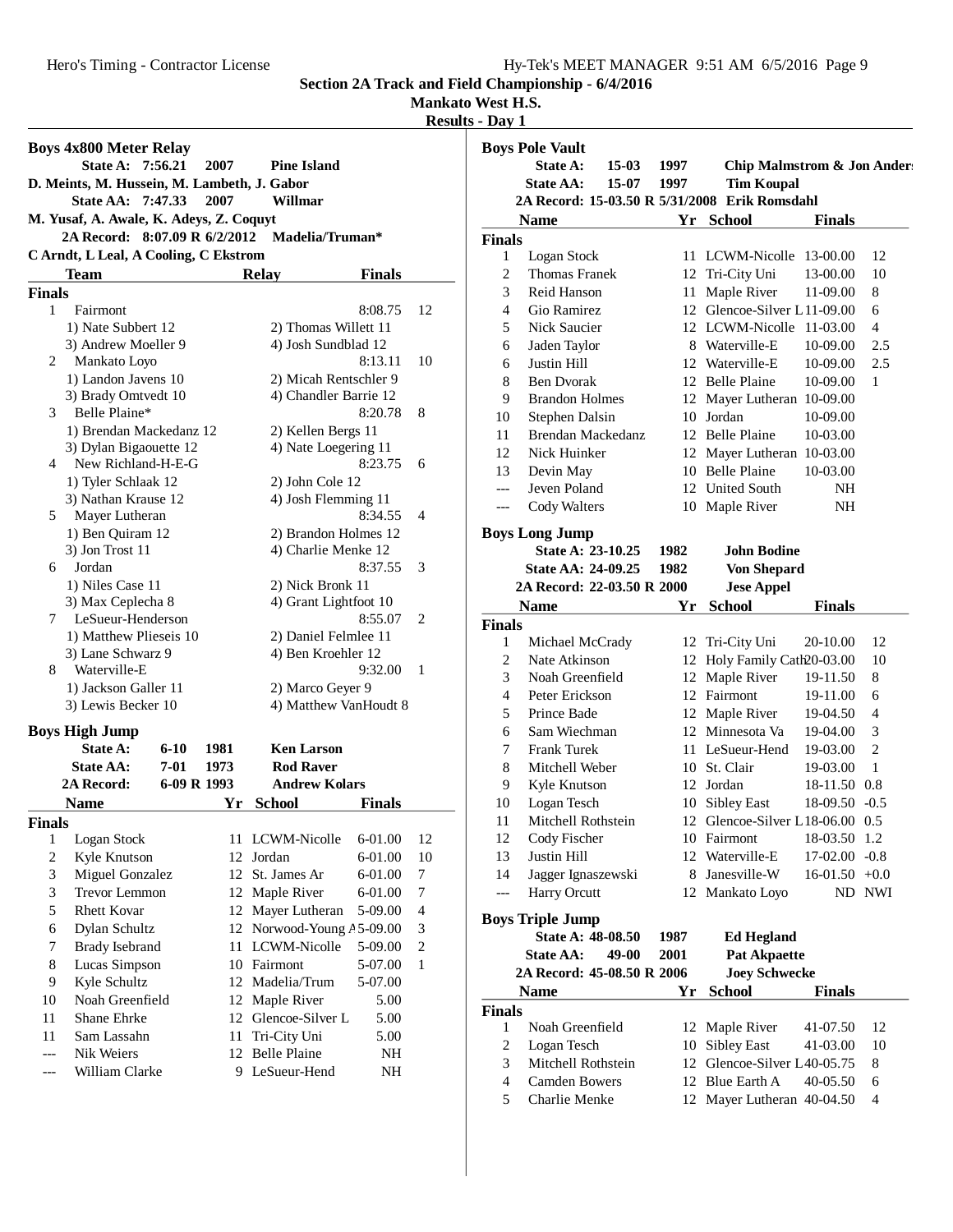| <b>Mankato West H.S.</b> |
|--------------------------|
|--------------------------|

**Results - Day 1**

| <b>Finals</b> | (Boys Triple Jump)                  |                  |                                  |               |                |
|---------------|-------------------------------------|------------------|----------------------------------|---------------|----------------|
|               | <b>Name</b>                         |                  | Yr School                        | <b>Finals</b> |                |
| 6             | William Clarke                      |                  | 9 LeSueur-Hend                   | 39-11.00      | 3              |
| 7             | <b>Jared Miller</b>                 |                  | 10 LeSueur-Hend                  | 39-04.50      | $\overline{2}$ |
| 8             | Andrew Ringnell                     |                  | 11 Martin Count                  | 39-02.50      | $\mathbf{1}$   |
| 9             | Sam Schruin                         |                  | 12 St. Clair                     | 38-11.00 -0.9 |                |
| 10            | Angel Zamora                        |                  | 9 Madelia/Trum                   | 38-09.00 0.8  |                |
| 11            | Hunter Westman                      |                  | 10 Mankato Loyo                  | 38-03.50 0.6  |                |
| 12            | <b>Atticus Bixby</b>                |                  | 12 Norwood-Young $$8-01.50$ +0.0 |               |                |
| 13            | Nik Weiers                          |                  | 12 Belle Plaine                  | 37-09.00      | 1.4            |
| 14            | <b>Ben Twite</b>                    |                  | 12 Jordan                        | 37-06.50 0.2  |                |
| 15            | Logan Stock                         |                  | 11 LCWM-Nicolle 37-02.00         |               | 1.2            |
| 16            | Jagger Ignaszewski                  |                  | 8 Janesville-W                   | 35-06.00 0.9  |                |
|               | <b>Boys Shot Put</b>                |                  |                                  |               |                |
|               | <b>State A:</b><br>62-08            | 1996             | <b>Tim Senjum</b>                |               |                |
|               | State AA: 63-05.25                  | 2004             | <b>Nate Englin</b>               |               |                |
|               | <b>2A Record:</b>                   | 57-00 R 6/4/2016 | <b>Mitchell Weber</b>            |               |                |
|               | <b>Name</b>                         | Yr               | School                           | <b>Finals</b> |                |
| <b>Finals</b> |                                     |                  |                                  |               |                |
| 1             | Mitchell Weber                      |                  | 10 St. Clair                     | 57-00.00R 12  |                |
| 2             | Kaden Lilienthal                    |                  | 12 Mayer Lutheran 51-02.50       |               | 10             |
| 3             | <b>Tanner Hauser</b>                |                  | 12 St. Clair                     | 49-06.00      | 8              |
| 4             | Jacob Litzau                        | 11 -             | Glencoe-Silver L47-11.50         |               | 6              |
| 5             | Christian Figueroa                  |                  | 12 Sibley East                   | 45-05.00      | 4              |
| 6             | Adrian Moscoffian                   |                  | 12 Fairmont                      | 44-06.00      | 3              |
| 7             | Zeke Erickson                       |                  | 12 New Richland                  | 44-04.00      | $\overline{2}$ |
| 8             | <b>Blake Guth</b>                   |                  | 12 Minnesota Va                  | 43-03.00      | 1              |
| 9             | Hans Solberg                        |                  | 12 Jordan                        | 42-05.00      |                |
| 10            | Drew Spellman                       |                  | 10 Belle Plaine                  | 42-04.50      |                |
| 11            | <b>Patrick Thofson</b>              |                  | 12 LCWM-Nicolle 41-00.00         |               |                |
| 11            | Casey Wersal                        |                  | 11 G-F-W                         | 41-00.00      |                |
| 13            | Nathaniel Techau                    |                  | 10 New Richland                  | 40-06.50      |                |
| 14            | Cedric Terry                        |                  | 12 Jordan                        | 40-05.00      |                |
| 15            | Justin Dallman                      |                  | 11 United South                  | 40-01.00      |                |
| 16            | Noah Lantz                          |                  | 12 LCWM-Nicolle 39-08.00         |               |                |
|               | <b>Boys Shot Put Wheelchair</b>     |                  |                                  |               |                |
|               | 2A Record:                          | 14-08 R 6/4/2016 | <b>Ben Bode</b>                  |               |                |
|               | Name                                |                  | Yr School                        | Finals        |                |
| <b>Finals</b> |                                     |                  |                                  |               |                |
| 1             | Ben Bode                            |                  | 9 St. Peter                      | 14-08.00R 1   |                |
| 1             | <b>Blake Collier</b>                |                  | 10 St. James Ar                  | 12-10.50      | 1              |
|               |                                     |                  |                                  |               |                |
|               | <b>Boys Discus Throw Wheelchair</b> |                  |                                  |               |                |
|               | 2A Record:                          | 22-02 R 6/4/2016 | <b>Blake Collier</b>             |               |                |
|               | <b>Name</b>                         |                  | Yr School                        | Finals        |                |
| <b>Finals</b> |                                     |                  |                                  |               |                |
| 1             | Ben Bode                            |                  | 9 St. Peter                      | 27-01R 1      |                |
| 1             | <b>Blake Collier</b>                |                  | 10 St. James Ar                  | $22-02R$ 1    |                |
|               |                                     |                  |                                  |               |                |

| <b>Boys Discus Throw</b> |                           |                               |      |  |                                          |               |                |
|--------------------------|---------------------------|-------------------------------|------|--|------------------------------------------|---------------|----------------|
|                          | <b>State A:</b>           | 20-08                         |      |  |                                          |               |                |
|                          | <b>State AA:</b>          | 185-06                        | 2000 |  | <b>Karl Erickson</b>                     |               |                |
|                          | <b>2A Record:</b>         |                               |      |  | 177-00 R 5/31/2014 Tyler Kolander        |               |                |
|                          | <b>Name</b>               |                               |      |  | Yr School                                | <b>Finals</b> |                |
| <b>Finals</b>            |                           |                               |      |  |                                          |               |                |
| 1                        | Mitchell Weber            |                               |      |  | 10 St. Clair                             | 173-03        | 12             |
| $\overline{c}$           | Sam Lassahn               |                               | 11   |  | Tri-City Uni                             | 149-10        | 10             |
| 3                        | Casey Wersal              |                               | 11   |  | $G-F-W$                                  | 143-08        | 8              |
| $\overline{4}$           | <b>Frank Turek</b>        |                               | 11   |  | LeSueur-Hend                             | $142 - 10$    | 6              |
| 5                        | <b>Tanner Hauser</b>      |                               |      |  | 12 St. Clair                             | 129-10        | $\overline{4}$ |
| 6                        | Erik Blaschko             |                               | 12   |  | Tri-City Uni                             | 129-00        | 3              |
| 7                        | Connor Kantack            |                               | 10   |  | Glencoe-Silver L                         | 121-06        | $\overline{c}$ |
| 8                        | <b>Anthony Priebe</b>     |                               |      |  | 12 Lester Prairie/H                      | 120-04        | 1              |
| 9                        | Zeke Erickson             |                               |      |  | 12 New Richland                          | 118-10        |                |
| 10                       | Justin Dallman            |                               | 11   |  | <b>United South</b>                      | 117-07        |                |
| 11                       | Nick Forner               |                               | 11   |  | Norwood-Young A 117-03                   |               |                |
| 12                       | <b>Austin Denn</b>        |                               |      |  | 12 Madelia/Trum                          | 116-04        |                |
| 13                       | Cahlin Clow               |                               | 10   |  | Mankato Loyo                             | 113-04        |                |
| 14                       | Paul Lang                 |                               | 12   |  | St. Clair                                | $107 - 10$    |                |
| 15                       | Paul Schoneck             |                               | 12   |  | Maple River                              | 100-11        |                |
| ---                      | Grayson Maresh            |                               | 11   |  | Glencoe-Silver L                         | ND            |                |
|                          |                           |                               |      |  |                                          |               |                |
|                          |                           |                               |      |  | Women - Team Rankings - 21 Events Scored |               |                |
|                          | <b>Belle Plaine</b><br>1) |                               |      |  |                                          |               | 118            |
|                          | 2)<br>Tri-City United     |                               |      |  |                                          |               | 88.5           |
|                          | 3)                        | Waterville-Elysian-Morristown |      |  |                                          |               | 77             |

| 2)  | Tri-City United                  | 88.5 |
|-----|----------------------------------|------|
|     | 3) Waterville-Elysian-Morristown | 77   |
| 4)  | <b>Blue Earth Area</b>           | 63   |
| 5)  | Holy Family Catholic             | 61   |
| 6)  | Jordan                           | 52.5 |
|     | 7) Fairmont                      | 51.5 |
|     | 8) LCWM-Nicollet*                | 31   |
|     | 8) Glencoe-Silver Lake           | 31   |
|     | 10) St. Peter                    | 29   |
|     | 11) Martin County West           | 28   |
|     | 12) St. James Area*              | 25.5 |
|     | 13) Southwest Christian          | 25   |
|     | 14) Madelia/Truman*              | 22   |
|     | 14) Mayer Lutheran               | 22   |
|     | 16) LeSueur-Henderson            | 19   |
|     | 17) Sibley East                  | 15   |
|     | 18) Sleepy Eye Unified*          | 14   |
|     | 19) New Richland-H-E-G           | 11   |
|     | 20) United South Central*        | 10   |
|     | 21) Mankato Loyola/Cleveland*    | 9    |
|     | 22) G-F-W                        | 7    |
|     | 23) Janesville-Waldorf-Pemberton | 6    |
|     | 23) Maple River                  | 6    |
|     | 25) Minnesota Valley Lutheran*   | 4    |
|     | 26) Lester Prairie/Holy Trinity* | 2    |
| 26) | Norwood-Young America            | 2    |
| 28) | St. Clair                        | 1    |
|     |                                  |      |

## Men - Team Rankings - 20 Events Scored

| 1) Tri-City United | 61 |
|--------------------|----|
| 2) Maple River     | 60 |
| 2) Fairmont        | 60 |
| 4) Jordan          | 59 |